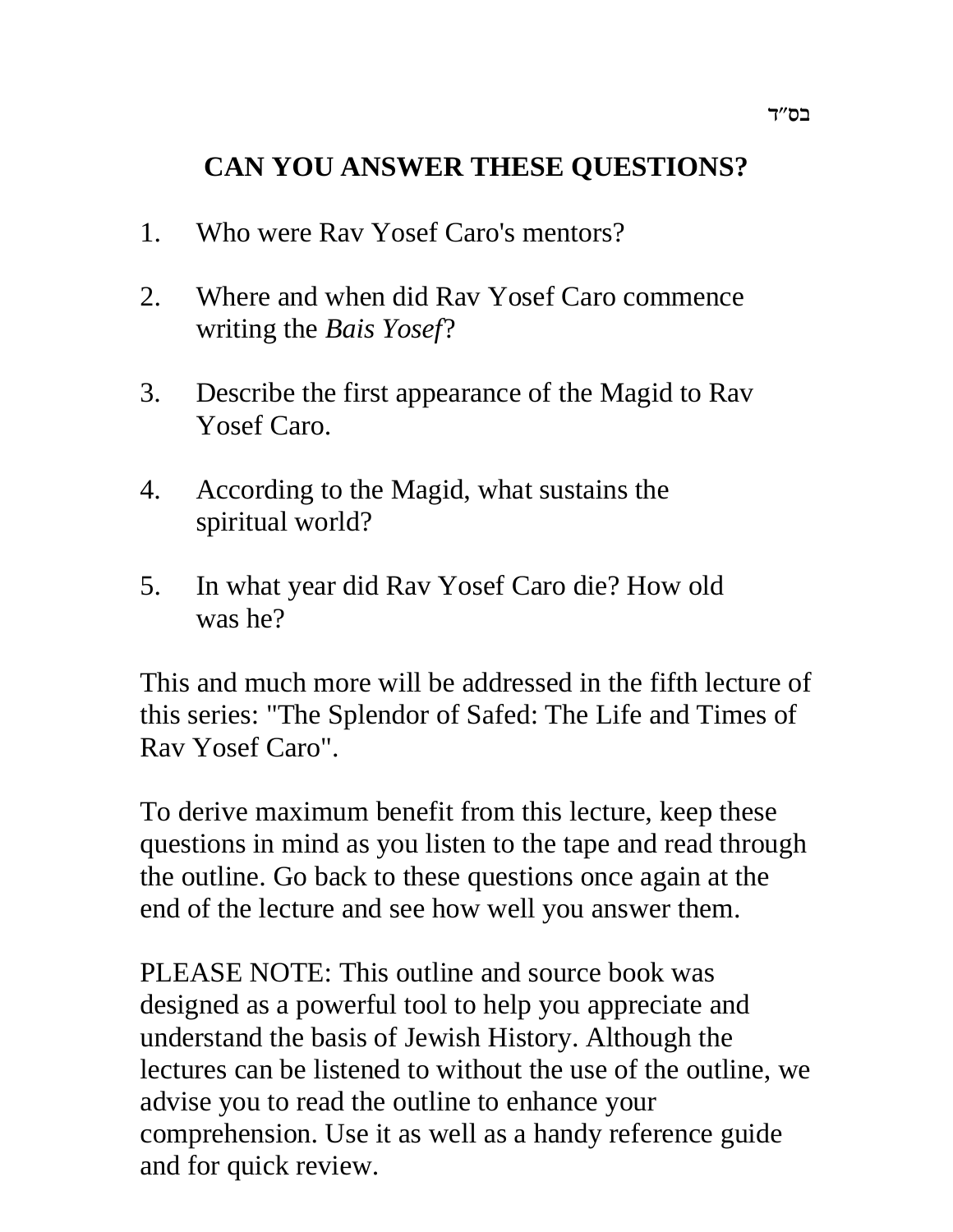# THE EPIC OF THE ETERNAL PEOPLE Presented by Rabbi Shmuel Irons

### Series VIII Lecture #5

### THE SPLENDOR OF SAFED: THE LIFE AND TIMES OF RAV YOSEF CARO

#### $\overline{L}$ The Legacy of R. Yosef Caro

### $A<sub>1</sub>$

נכנסתי לספר בשבח הגאון הנפטר אשר נתפשטה חכמתו הרחבה בכל העולם, לא היתה עיר אשר שגבה ממנו עד אשר נוכל לאמת בלי גוזמה שמן הרמב״ם והרמב״ן עד הנה לא נמצא כמוהו בישראל להגדיל תורה ויאדיר. הספד על ר׳ יוסף קארו מר׳ שמואל יהודה קאצינעלבויגין בעיר פאדובה הובא בס׳ תולדות הפוסקים

I have come to recount the praises of the departed Gaon whose broad wisdom has spread throughout the entire world. There were no [scholars in any] city that were too formidable for him. Without exaggeration, from the time of the Rambam and the Ramban until now, there has been no one in Israel who had such power to make the Torah great and glorious. Eulogy for R. Yosef Caro given by R. Shmuel Yehudah Katzenelbogen in Padua, Italy

## $B<sub>1</sub>$

על כן אתפלל אל ד' על העתיד להאריך ימי מורנו ורבינו, נשיא א-להים בתוכנו,ושנותיו בטוב ובנעימים לבלות עד בשוב ד׳ שיבת ציון יראו עיניו ועינינו. ובהיותי אין איש דברים אדלג על ההרים, לבוא אל כוונתי ולבוא בדברים קצרים, שלא יהיו דומות למרובות ונעתרים. והנה אומר מתניתא דמר וספרו אנא מתני, כאשר ראינו בתשובתו דמר על אודות הצוואת שכיב מרע הנעשית במדינות אלו לעניי ירושלים והיה כתוב בה שנקנה במתנת בריא, ואלו דברים אשר סדרתי על דברי התשובה. והנה חלילה להמרות דברי מכ״ת דמר וכל החולק עליו כחולק על השכינה. . . . ולכן הייתי סובר שהטוב הוא לתת הנכסים ליורשים, אך עכשיו בטלה דעתי נגד דעת מעלת הדרת כבוד תורתו דמר ועליו יש לסמוך באיסור דאורייתא כ"ש בממון קל אך אבקש שלא ישליכני מר אחר גוו לבלתי השיבני על שאלתי כי מונע בר יקבוהו לאום (משלי יא:כו וע"פ סנה' צא:), וברכות לראש משביר הוא יוסף אביר הגביר. ובזה שלותו דמר ואריכות ימיו אשאל מא-ל כביר. נאום משה בן לא"א מורי כמר ישראל שלי״ט הנקרא משה איסרלש מקראקא. שו״ת הרמ״א סימן מח

For this reason do I pray to Hashem to give a long life to our teacher and master, the G-dly prince in our midst, and that his years should be good and pleasant and continue until his eyes and ours will behold as Hashem returns the captivity of Zion. . . . Behold, Heaven forbid that I oppose the esteemed Torah utterances of the master. All who contend with him are likened to those who contend with the Divine Presence... **Teshuvas Ramo 48**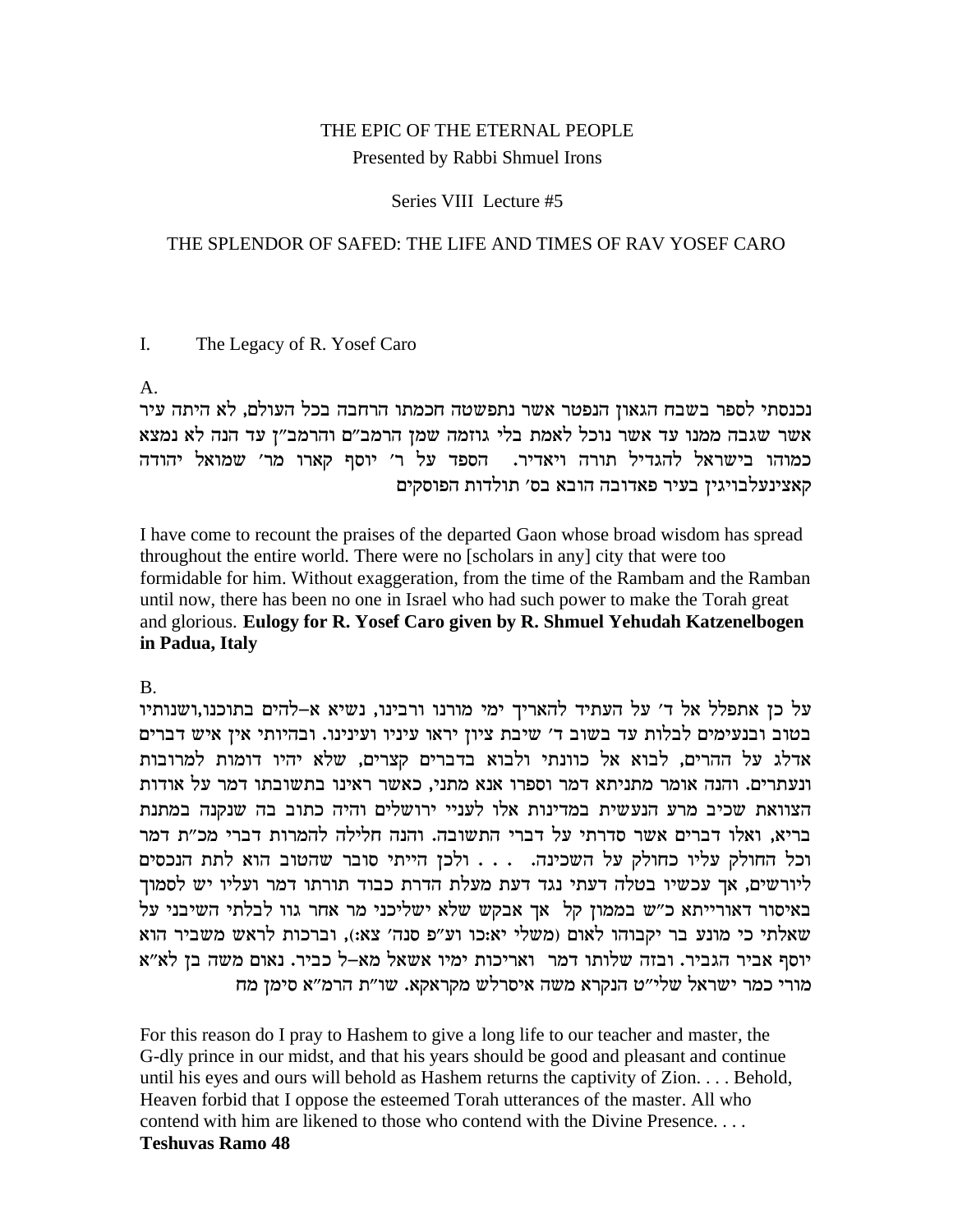C.

והנה שלשה אלה גדולי עליון היו בזמן אחד, מהר"י קארו, מהר"ם קורדובירו ומהר"י לוריא ז״ל, והם ממש מלאכי ד׳ צבאות נתגלה להם מגידים מישיבת נביאים, ומישיבת תנאים וגם אליהו ז"ל ונקברים יחד כמו סגל בבית הקברות ונשקתי קבריהם. מכתב אשר כתב בעל השל"ה לבניו מעה"ק נדפס במכ"ע שומר ציון הנאמן משנת תרי"ג 141

The following three giants were contemporaneous, R. Yosef Caro, R. Moshe Cordovero, R. Yitzchak Luria z"l. They were real angels of the L-rd of Hosts. To them was revealed magidim (teaching angels) from the yeshivas of the Prophets and Tanaim (sages of the Mishna) and well as from Eliyahu (Elijah), z"l. They are buried together in a segel (triangular formation) in the cemetery and I kissed their graves. Letter from the Shelo **HaKadosh to his children** 

D.

ומרן האריך ימים פ"ז שנים ועלה לשמים בעה"ק צפת יום י"ג ניסן של"ה. ס' החיד"א מסוף הרמב״ם דפוס ויניציא

Our master lived a long life and lived to the age of 87. His soul went up to Heaven in the holy city of Safed on the thirteenth of Nisan, 5335 (1575). Chida quoting from the addendum to the Kesef Mishna, Venice, Italy

II. R. Yosef Caro's Family

 $A_{\cdot}$ 

שמעתי שזקנו של אבא מורי בנו לו בית בקבלנות וסיתתו האומנים בביתם בשבת ולא רצה לשקעם בבנין. בית יוסף אורח חיים סימן רמד אות ב

I heard that my father's grandfather had a house built for him by a contractor and the workmen burnished the stones on Shabbos [but] in their own home. [Despite this,] he did not want to put them into the building. Bais Yosef Orach Chaim 244:2

**B.** 

"החכם העניו המאושר בכל עניניו ר' יוסף זצ"ל הספרדי". תואר של אבי אביו של בעל השולחן ערוך הנמצא בספר תולדות יצחק (ריוו די טרינטו שי"ח) ממרה"ג ר' יצחק קארו דודו של המחבר הובא בס׳ תולדת הפוסקים

"The humble sage who was outstanding in all of his endeavors, R. Yosef, zt"l, the Sefardi (Spanish Jew)." Description of the grandfather of the author of the Shulchan Aruch found in Sefer Toldos Yitzchak by R. Yitzchak Caro, the uncle of R. Yosef Caro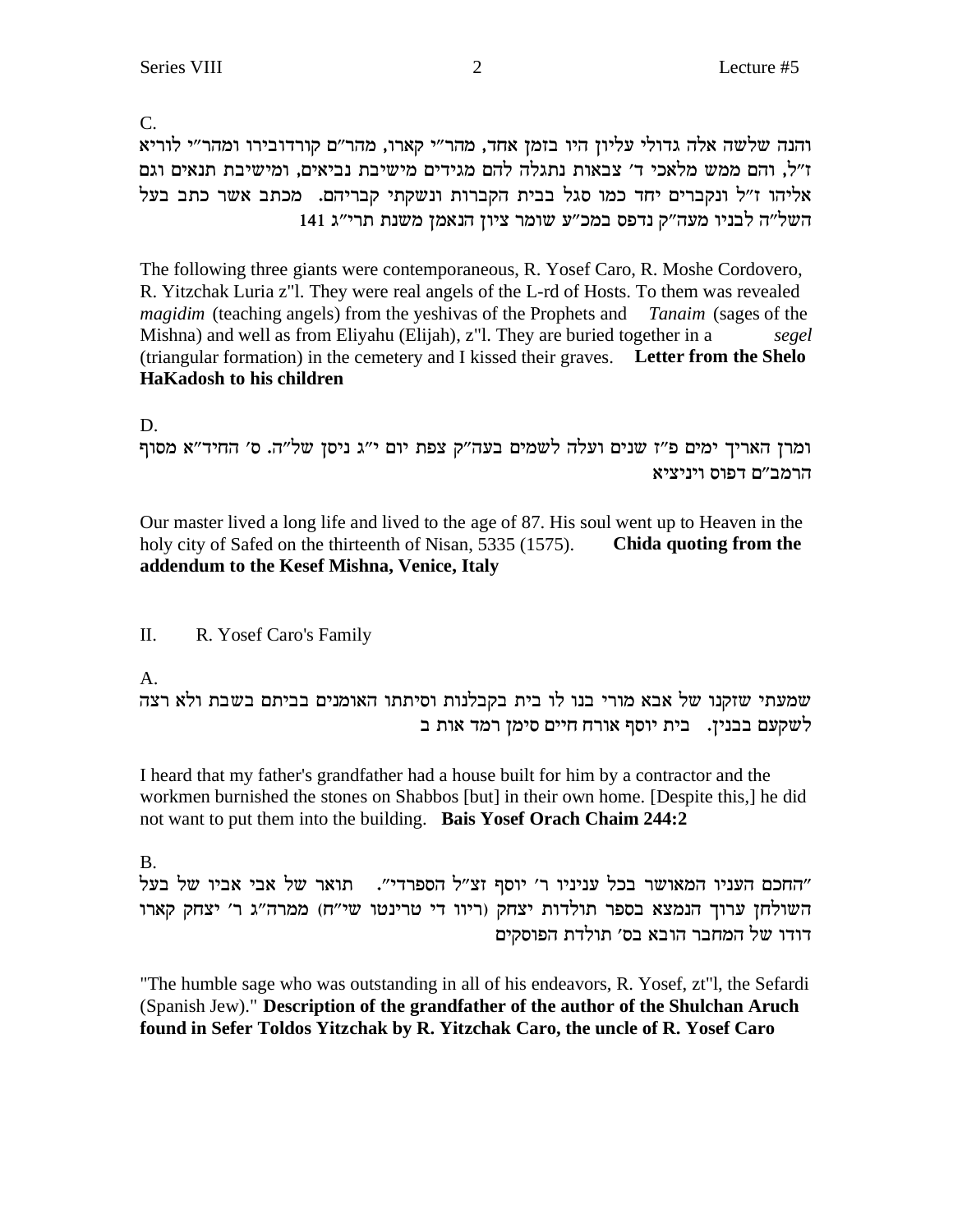$\overline{C}$ . ואבא מרי ז"ל היה אומר שאין להטות ראשו כלפי מטה משום דהוי שלא כדרך  $(1)$ גדילתו וכיון דכשנטלו שלא כדרך גדילתו לא יצא כל נענועיו נמי צריך לעשותן כדרך גדילתו. בית יוסף אורח חיים סימן תרנא

My master, my father, used to say that one shouldn't turn the lulay upside down, [for the downward motion of the *nanuim* since it is not being held in the same position as it grows. Just as one does not fulfill the *mitzva* when it is held unlike the way it grows, so too for all of the *nanum* it should be held the way it grows. **Bais Yosef, Orach Chaim** 651

```
ומורי אבי מהר״ר אפרים קארו ז״ל כתב . . . _ בית יוסף אורח חיים סימן צז אות ב
                                                                    (2)
```
My master, my father, R. Ephraim Caro, z"l, wrote ... Bais Yosef, Orach Chaim 97:2

D.

ושם בקשטיליא רבתי המהללה הרבצתי תורה וישיבה והלכו אחרי ממלכות  $(1)$ פורטונאל קריאי עדה נשיאי מטות אבותם ראשי אלפי ישראל הם ארביץ תורה ביניהם ושכנתי בתוכם ונאספו שמה כל העדרים וגללו את האבן מעל פי הבאר אבן השתיה שממנה הושתת העולם לשמוע ללמוד וללמד הרבה תורה מחברי ומתלמידי יותר מכלם . . . שמה החזיקתנו שמועה שמענו מאת מלך ספרד וציר בגוים שלח כלה גרש יגרש כל היהודים הנמצאים במלכותו וכל מקום אשר דבר המלך ודתו מגיע אבל גדול ליהודים ורבים מעמי הארץ ממרים דתם , וגם מלך פורטונאל אחר שש שנים, . . . ברוך ד׳ כי הפליא חסדו לי ועבר בים צרה , כי מעבר לים הוא וברחתי לארץ תוגרמה לעזרה. הקדמה מס׳ תולדת יצחק הובא בס׳ תולדת הפוסקים

There in the celebrated land of greater Castille did I spread Torah and establish a Yeshiva. A delegation made up of the most prestigious men of Portugal approached me to settle there and spread Torah amongst them [and I agreed]. All of the flocks (members of the communities) gathered together there and rolled away the stone from the mouth of the well (See Gen. 29:3), this is referring to the foundation stone upon which the world stands (See Yoma 54b) in order to listen, understand, and to give it over to others. I gained much from my colleagues and from my disciples more than all (See Taanis 7a)... . It was there that I heard the report from the Spanish king that he decreed and sent messengers to all of his subjects to totally expel the Jews from his land. Wherever the report of the decree was heard, there was great mourning amongst the Jews. Many of the populace became apostates. The Portuguese king followed suit six years later.... Blessed be Hashem who has shown his kindness to me and passed the affliction over the sea (Zechariah 10:11). For it was [strictly] over the sea (in the west). I fled [east] to the land of Turkey and was helped. Preface to Sefer Toldos Yitzchak, R. Yitzchak Caro, uncle of R. Yosef Caro

ואח״כ מצאו שכתב רבי שמעון בר יוחי במאמר אחד שאסור להניחם בחול המועד  $(2)$ ועל כן נמנעו מלהניחם בחול המועד וכן כתב מורי דודי הה"ר יצחק קארו ז"ל בתשובה. בית יוסף אורח חיים סימן לא אות ב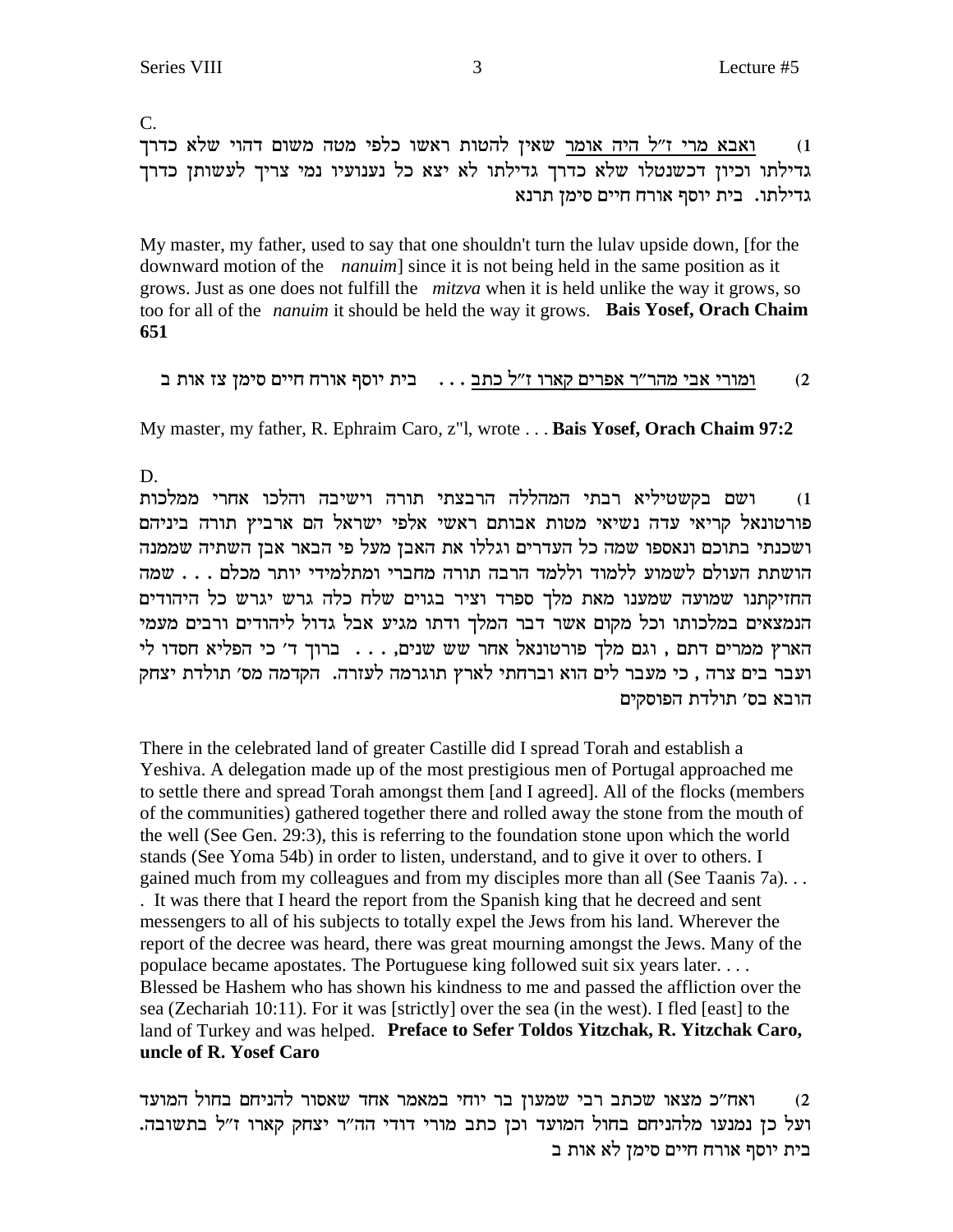Afterwards they found that R. Shimon bar Yochai wrote in one of [his] sayings [in the Zohar] that it is forbidden to wear [tefilin] on *Chol HaMoed* (the intermediate days of the holiday). As a result, they stopped wearing them on Chol HaMoed. This is what my master, my uncle, R. Yitzchak Caro, z"l, wrote in a responsum. Bais Yosef 30:2

וזה היה דעת חכמי ספרד שהיו נוהגים בטוליטולא ומורסיא וודאל חג׳ארה ואל קלעה  $(3)$ ורוב העיירות המוקפות חומה לקנות רשות משרי המדינות או מן המלך וכן הורה מורי דודי מהר"ר יצחק קארו זכרונו לברכה לבני שיטי"ליאש. בית יוסף אורח חיים סימן שצא אות ב

This was the opinion of the Sefardic sages, for it was their custom in Toledo, Murcia, Vidal, Hajarah, El Kalah, and most of the cities which were surrounded by walls, to acquire rights of domain [for an Eruy] from the princes of the city or from the king. This is the ruling that my master, my uncle, R. Yitzchak Caro, of blessed memory, issued to the community of Sitiliash. Bais Yosef Orach Chaim 391:2

 $E_{\perp}$ אף על פי שאין בית דין מצווין להפרישו מצוה על אביו לגעור בו ולהפרישו ואהאי מצוה בית דין מצווין באיסורי תורה דוקא אבל לא באיסורי דרבנן וכיוצא בזה מצאתי שכתב מורי חמי הרב החסיד הגדול ה"ר חיים ז' אלבלג ז"ל. בית יוסף אורח חיים סימן שמג

Even though the courts are not required to intervene when a minor is involved in what would be forbidden activity for an adult], the father is required to cry out in protest and intervene. What activities are the courts prohibited [from directly causing the minor to perform]? [They cannot directly cause the minor to be involved in activities that are prohibited by Torah law. This does not apply to that which is only prohibited by Rabbinic law. I find a similar statement in the writings of my master, my father-in-law, the great and pious Rav, R. Chaim ibn Albalag, z"l. Bais Yosef Orach Chaim 343

 $F_{\cdot}$ 

ומורי חמי הרב רבינו יצחק סבע ז"ל טען עליהם. בית יוסף אורח חיים סימן תכה אות ב

My father-in-law, HaRav Rabbainu Yitzchak Saba, z"l, argued against their position. **Bais Yosef Orach Chaim 425:2** 

III. From Turkey to Eretz Yisrael

A.

אברך ד׳ אשר יעצני ועד כה ברכני להחל ולגמור הספר המפואר הזה ביאור ארבעה טורים אשר קראתיו בית יוסף כי התחלתיו באנדרינופיל"י שנת רפ"ב והשלמתיו בעיר צפ"ת אשר בגליל העליון תוב"ב ביום ד' י"א לאלול שנת בק"ר אור ונתעסקתי עוד בהגהתו ובמהדורא תניינא עד שנת די"ש. בית יוסף חושן משפט סימן תכו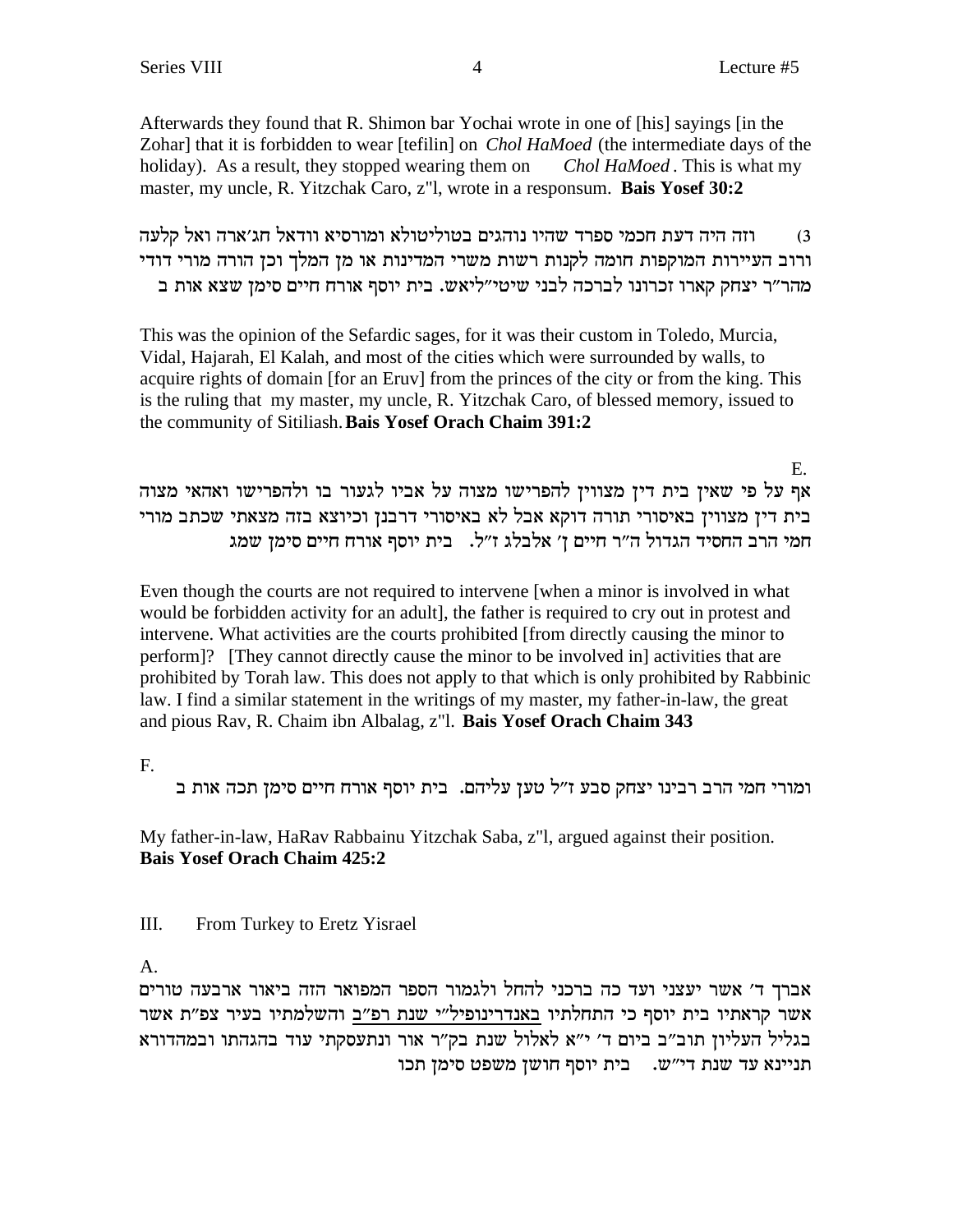I will bless Hashem who has given me counsel and has blessed me up until the present to begin and finish this extraordinary work, the commentary to the *Arba Turim* which I have called Bais Yosef. I began [writing this work] in the city of Adrianople in the year 5282 (1522) and I finished it in the city of Safed, which is in the Upper Galilee, on Wednesday, the eleventh of Elul, in the year 5302 (1542). I was involved in correcting [the manuscript] and producing a revised version [for an additional twelve years]. This was completed in the year 5314 (1554). Bais Yosef Choshen Mishpat 426

### **B.**

### קרוב לשנת רפ"ח נשאל ר' יוסף קארו, שהיה אז מו"צ בעיר הסמוכה ניקופול, מר'  $(1)$ טודרוס הישיש ונבון שהיה רב האשכנזים בפליבנה. שו״ת הרמ״א סימן פב

Approximately in the 5288 (1528), while R. Yosef Caro was the Moreh Tzedek (Rav) in the city of Nicopolis, he was presented with a query by the elder and astute Rabbi Todros, who was the Rav in the adjacent city of Palivna. Teshuvas Ramo 82

וששאלתם להודיעכם דעתי בענין חולה ששלח בשבת לב"ה לומר לש"צ שהיה רוצה  $(2)$ להתנדב דבר מה אם כשיברך אותו הש"צ כמנהג אם יוכל לומר ד' ירפאהו רפואה שלימה אמן או אם נכנס בגדר מה שאמרו בגמרא פרקא קמא דשבת המבקר לחולה בשבת צריך לומר שבת היא מלזעוק ורפואה קרובה לבא. תשובה בקיצור אומר שלפי דעתי כפי הנראה מסוגייא דגמרא פ"ק דשבת אין איסור בדבר שלשם לא אסרו אלא הדבר שמביא את האדם לידי בכי או צער וזה לא ימשך הבכי והצער . . . זהו הנראה בתשובת שאלתכם וד׳ יצילנו משגיאות נאם נאמן אהבתכם יעקב בירב. שו"ת אבקת רוכל סימן יא

You asked me to tell you my opinion regarding the case of a certain ill person who sent a message to the members of the synagogue on Shabbos that he wanted them to tell the *Shliach Tzibbur* (the reader of the congregation) that he was willing to make some sort of contribution [to the synagogue]. Is the Shliach Tzibbur allowed to bless him using the expression, "May Hashem grant him a complete recovery. Amen" or is such a blessing [prohibited] under the general rule which is stated by the Talmud in the first chapter of the tractate Shabbos (12b), "One who visits the sick on Shabbos in required to say, 'Shabbos Hee Milizok U'Refuah Kerova Lovo" (It is a time to cease crying. The recovery is at hand.)? Teshuva: In my opinion it would seem that the passage in the first chapter of Shabbos only forbade that which would be the cause of crying or pain. This [blessing] made in the synagogue] will not have such an effect.... These are the words of he who is faithful in his love for you. Yaakov Bei Rav. Teshuvas Avkas Rochel 11

תשובה מהחכם השלם כמוה״ר אברהם צרפתי על עניז הנ״ל שלו׳ להחכם השלם יצ״ו  $(3)$ קבלתי דף וחצי מפסק כ"ת הקצר תשובה על פסק קונטריס אשר שלחתיו לכ"ת הנה כמשלש חדשים ותצפנהו שלשה ירחים ולבסוף השיב כ"ת מאד בקצרה גם מקרוב בא יהודי מניקופול ונתן לי שלו' מצד כ"ת ואמר לי מצד כת"ר כי עדיין לא היה פסק כ"ת מוכן ... עוד כתב כ"ת וז"ל ובמאי דקשה מדברי הטור שכתב בסי' רפ"ח למה שכתב בסי' תקע"ו וכתב החכם ההוא שאין סתירה בדבריו שמה שאמר בסי' רפ"ח אין מתריעין בתפלה לא מנע אלא התרועה אבל התרועה בלא תפילה מותר . . . הכותב בנחיצה ביום א׳ יום ב׳ י״ט לחדש תמוז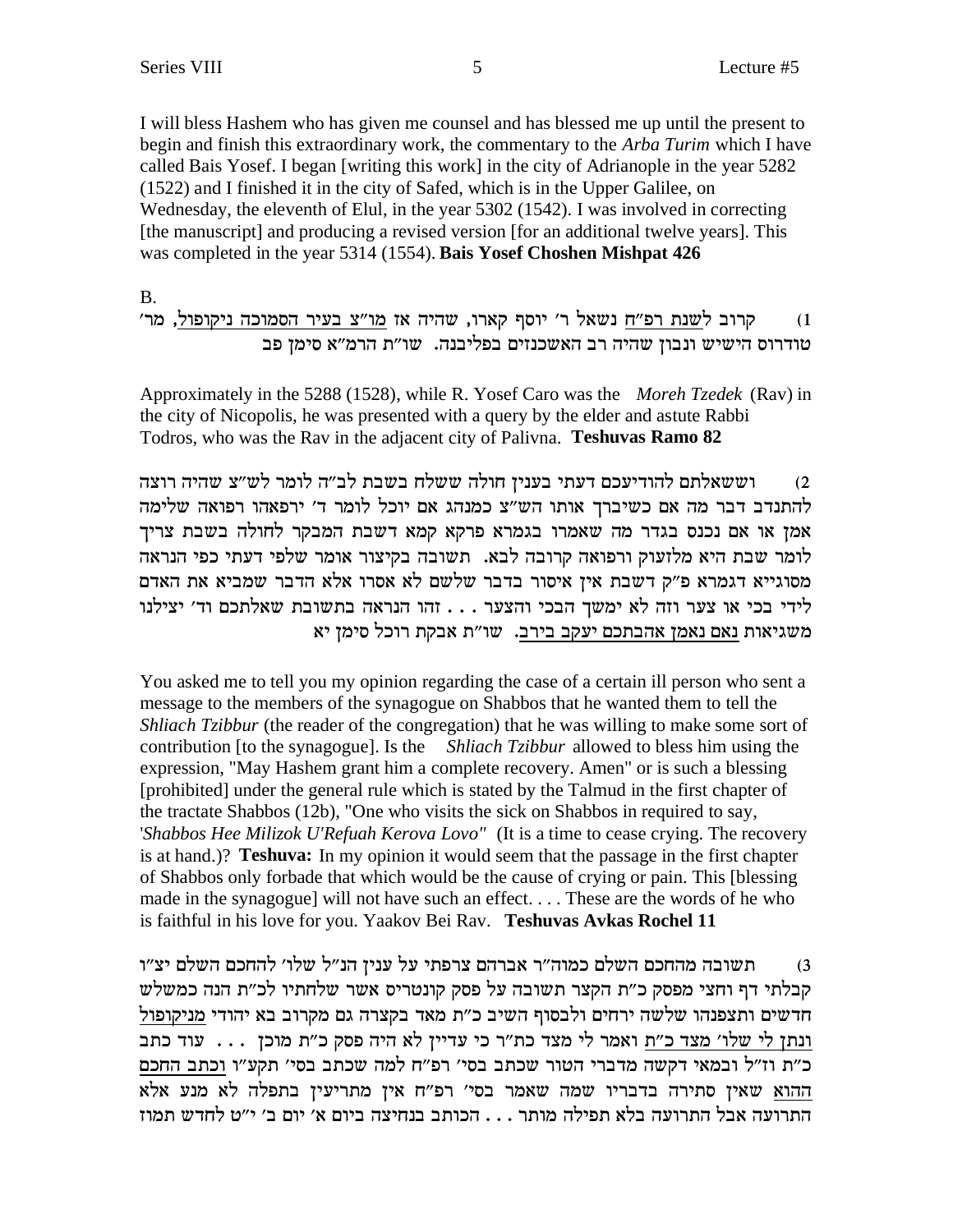שנת יענך ד׳ ביום צר״ה יהי רצון שתתהפך האבל אל אכול בשמחה לחמך ושתה בלב טוב יינך כי כבר רצה אלדים את מעשך מחזיק כ"ת כמו נופך ספיר ויהלום בפרשת הנני נותן לו את בריתי שלו'. שו"ת אבקת רוכל סימן יג

Teshuva from the exemplary scholar, R. Avraham Tzarfasi, regarding the previous case: Peace unto the flawless scholar, may Hashem protect him. I received a folio and a half from the summary of the ruling which you sent me in response to the monograph that I sent you about three months ago. After having held the document for three months, you sent me [only] a very brief summary of your ruling. Recently a Jew from Nicopolis greeted me in your name and told me that the complete ruling is not yet ready . . . He who is urgently writing on the first and second day of the week on the nineteenth day of Tamuz, in the year *Yaancha Hashem B'yom tzarah* (5290 = 1530). . . . **Teshuvas Avkas Rochel 13**

 $\mathcal{C}$ .

וכן השיב לי הרב מהר"י טאיטאצאק ז"ל שפשט המנהג בכל בתי דינים שהיו בסלוניקי בימי .איתני וגאוני עולם שלא כדברי הרב ר"ן וכן היה מורה בפשיטות מורי הרב מהר"י בירב ז"ל שו״ת בית יוסף דיני גוי מסיח לפי תומו סימן ג

Rav Yosef Taitatzak, z"l, responded to me that the custom has been well accepted in all of the *Batei Dinim* in Salonika from the days of the world's great Gaonim not to rule in accordance with Rabbainu Nissim. My Master, HaRav R. Yaakov Bei Rav z"l also ruled so as a matter of fact. **Teshuvas Bais Yosef 3**

D.

ובבואי לארץ הלזו צפת תוב"ב מאנדירנופלא עברתי דרך קוסטאנטינא ליכנס בספינה (1 ושם בקוסטא' יע"א. שו"ת אבקת רוכל סימן עג

When I came to Safed from Adrianople, I passed through Constantinople to board a ship. There in Constantinople . . . **Teshuvas Avkas Rochel 73**

מ'פא מדקא הזינן בירושלי׳ עיר הקדש תוב״ב ובצפת תוב״ב ובמצרים ובקושטאנטינא (2 דנהגו שלא לעשות נפיחה בשום ספק. שו"ת אבקת רוכל סימן רי

We have seen that in Jerusalem, Safed, Egypt and Constantinople the custom is to prohibit blowing up the lung [to check the *kashrus* of the animal] under all circumstances. **Teshuvas Avkas Rochel 210**

ztv dt epipipnl mler z`ixal xevd zpy lel`l f"h '` meia epipta xary dn (3 תוב״ב . . . שהיקר ומעולה כה״ר משה ן׳ סידא היה רוצה ללכת לח״ל ורצה לסדר לנפשו שלא היה יודע מתי יחזור או מה מד׳ יגזור עליו . . . שאחר עבור הששה עשר חדשים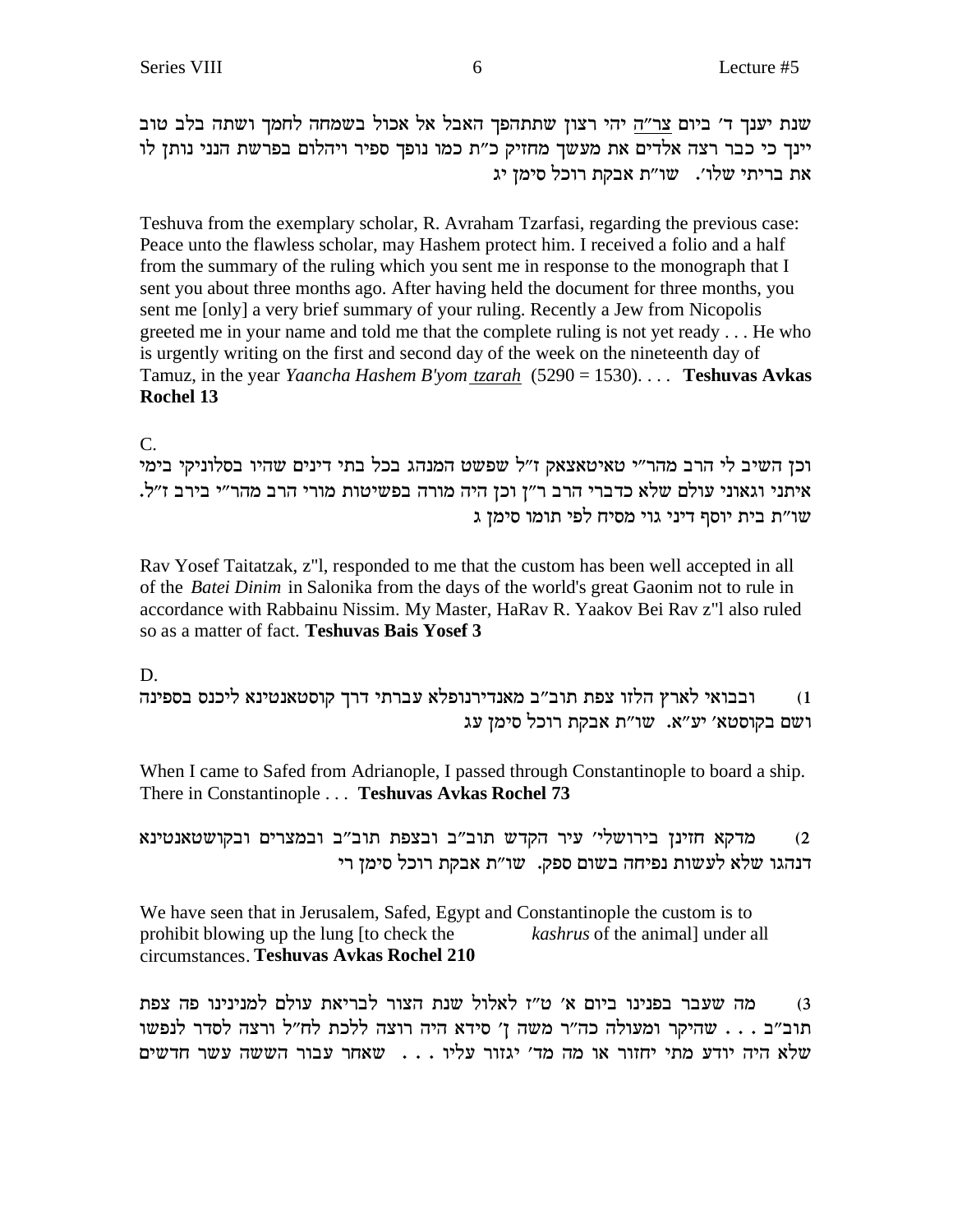רצופים הכתובים בשטר המשכנתא אם ח״ו יפטר בתוך זה הזמן או אחר הזמן ה״ר משה הנז׳ יתנו מעות המשכנתא להחכם מורינו הרב הגדול ונעלה הנגיד כמהר״ר יעקב בי רב נר״ו שיאכל הפירו' הוא וישיבתו כ"ז שיתארך. שו"ת אבקת רוכל סימן קכד

Regarding that which occurred before us on Sunday, the sixteenth of Elul, in the year of  $HaTzur$  (literally, the Rock, 5296 or 1536) in the city of Safed.... The precious and elevated, R. Moshe ibn Sida, desired to travel outside of Eretz Yisrael and wanted to put his affairs in order, for he did not know when he would return or what Hashem would decree upon him.... It was stipulated in the document of security that if R. Moshe ibn Sida would pass away within the sixteen months, G-d forbid, or thereafter, the monies of the security should be given to the sage, our master the great and elevated Rav, the Nagid, R. Yaakov Bei Rav, may Hashem protect him, to use the interest and profits to support himself and his Yeshiva, as long as they endure. Teshuvas Avkas Rochel 124

זכור אזכירנו סוגיות חמורות שלמדנו מורנו הרב (רבי יעקב בירב) ז"ל. מכתב  $(4)$ מהמבי״ט לר״י קארו

I remember the difficult sugios (Talmudic subjects) which our master, the Rav [R. Yaakov Bei Rav z"l] taught us. Letter from Mabit to R. Yosef Caro

IV. The Revelations of the Magid

### The Night of Shavuous  $\mathbf{A}$

אכתוב לכם מעשה שאירע קרוב לזמנינו והועתק מכתב המקובל הר"ר שלמה הלוי  $(1)$ אלקביץ שהיה מתחבר בבית של רבינו בית יוסף והופיע עליו רוח הקודש. וזה נוסח הכתב: דעו לכם כי הסכמנו החסיד נר"ו ואני עבדו ועבדיכם מהחברים, לעמוד על נפשינו ליל שבועות ולנדד שינה מעינינו. ותודה לא–ל כן עלה בידינו כי לא הפסקנו רגע, רק אשר תשמעו ותחי נפשכם. וזהו הסדר שתקנתי וסדרתי בלילה ההוא: ראשונה תורה קרינן מפרשת בראשית עד ויכולו בנעימה בקול גדול, אחר כך בחודש השלישי עד סוף סידרא, עוד מפרשת משפטים ואל משה אמר עד סוף סידרא, עוד מפרשת ואתחנן ויקרא משה אל כל ישראל עד סוף פרשת שמע ישראל, עוד מפרשת וזאת הברכה ויעל משה עד לעיני כל ישראל, עוד ההפטרה ויהי בשלושים שנה (יחזקאל א) והפטרת תפלה לחבקוק הנביא (חבקוק ג), אחר כך מזמור השמים מספרים (תהלים יט) ומזמור יקום א-להים (תהלים סח), אח"כ האלפא ביתא בלא השירות, אח״כ כל מגילות שיר השירים וכל מגילות רות, ואחר כך פסוקים אחרונים של דברי הימים. וכל זה באימה ביראה בניגון ובטעם, לא יאומן כי יסופר. ואחר כך למדנו על דרך האמת. ובעת שהתחלנו ללמוד המשנה ולמדנו שתי מסכתות, זיכנו בוראנו ונשמע את קול המדבר בפי החסיד נר"ו, קול גדול בחיתוך אותיות, וכל השכנים היו שומעים ולא מבינים. והיה הנעימות רב, והקול הולך וחזק, ונפלנו על פנינו ולא היה רוח באיש לישא עיניו ופניו לראות מרוב המורא. והדיבור ההוא מדבר עמנו והתחיל ואמר: ס' השלה מס׳ שבועות

I am writing you the details of an incident that occurred close to our own time. This is copied from a letter of the *Mekubal*, R. Shlomo HaLevi Alkabetz, who attached himself to the household of Rabbainu Bais Yosef (R. Yosef Caro) and through him the Holy Spirit

7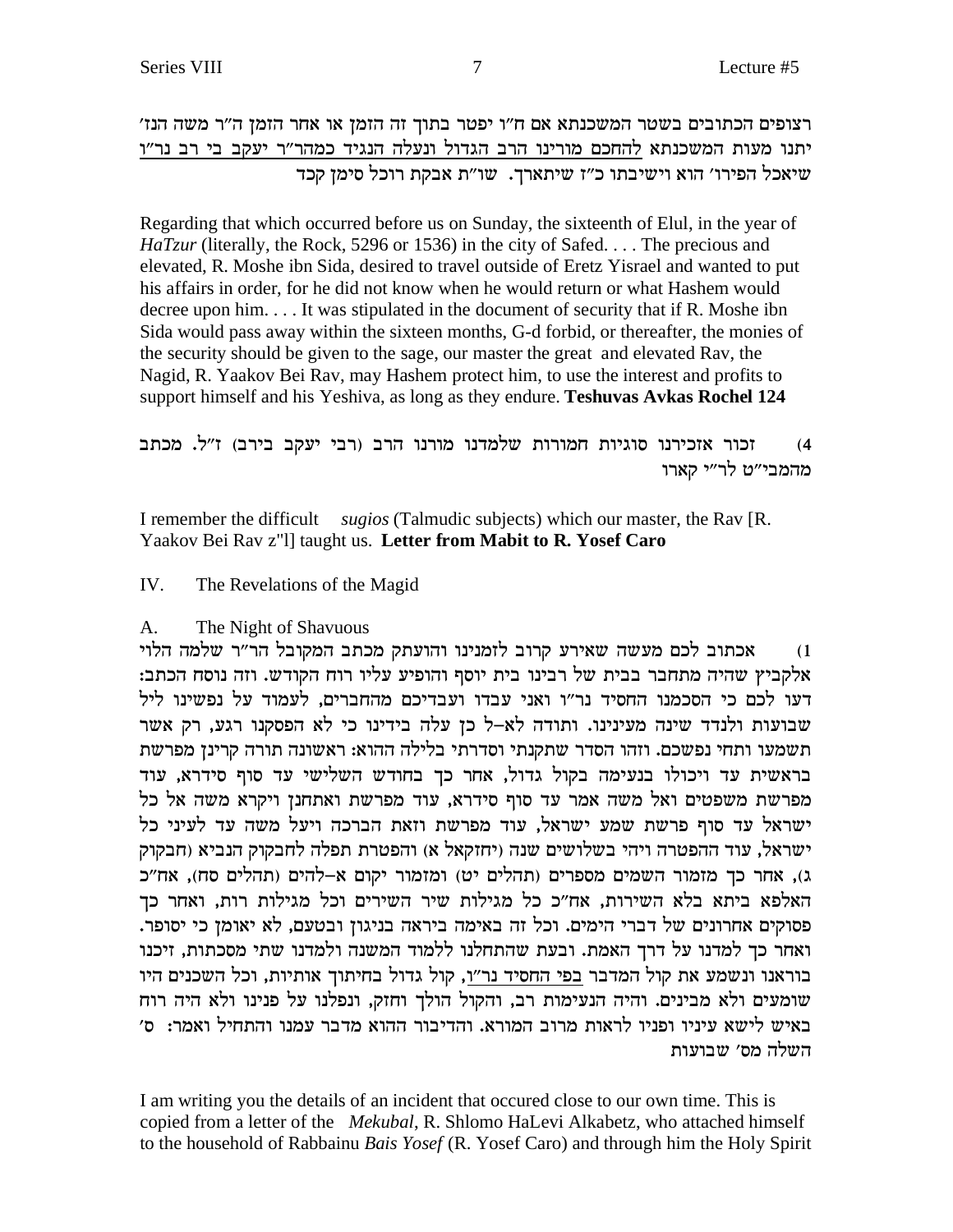was manifested. This is the text: You should know that the *chasid* (R. Yosef Caro), may Hashem protect him, together with myself, his servant as well as yours, my Rabbinic colleagues, decided to stay up the entire night of Shavuous and to overcome our desire to sleep. Thank G-d that we were successful and we didn't stop learning for even an instant, with the exception of what you are about to hear. May it serve you as a source of inspiration. This is how we arranged the study for that night. First, we studied Torah (Pentateuch) from the beginning of the *Parsha* of *Beraishis* until *Vayichulu* (Gen. 1:1-2:3) with cantillation in a loud voice. Afterwards [we read] *BaChodesh HaShilishi* until the end of the *Sidra* (Ex. 19:1-20:22). In addition, we read from *Parshas Mishpatim* the verse *V'El Moshe Omar* until the end of the *Sidra* (Ex. 24:1-18), as well as from *Parshas V'Eschanan* from *Vayikra Moshe El Kol Yisrael* until the end of the *Parshas Shema Yisrael* (Deut. 5:1-6:9). In addition we read from *Vayal Moshe* in *Parshas Zos HaBrachah* until *L'Ainei Kol Yisrael* (Deut. 34:1-12). We also read the *Haftarah*, "*Vayehi Bishloshim Shana"* (Ezek. 1) and the *Haftarah*, "*Tefilah L'Chavakuk HaNavi* " (Hab. 3). Afterwards, *Mizmor HaShamaim Mesaprim* (Psalms 19) and *Mizmor Yakum Elokim* (Psalms 68). Afterwards, the *Alfa Baita* without the *Shiros* (Psalms 119). Afterwards, *Megilas Shir HaShirim* (Song of Songs) and *Megilas Rus* (Book of Ruth). Afterwards, the last verses of *Divrei HaYamim* (Book of Chronicles). All of this was done in awe and fear with cantillation and the proper stress. It is beyond belief. Afterwards, we studied the teachings of Kabbalah. By the time we started to study Mishnayos and we had studied two tractates, our Creator gave us the merit and we heard a speaking voice coming from the mouth of the *chasid* (R. Yosef Caro), may G-d protect him. It was a loud voice with distinct letters. All of the neighbors could hear it, but they couldn't understand. The sweetness was great and the sound got stronger. We fell upon our faces. We were so frightened that we didn't have the courage to lift up our eyes and faces to see [what was happening]. The voice was talking to us and began to say the following, Sefer Shnai **Luchos HaBris Mesechta Shavuous.**

שמעו ידידי המהדרים מן המהדרים, ידידי אהובי שלו׳ לכם, אשריכם ואשרי (2 ילדתכם, אשריכם בעולם הזה אשריכם בעולם הבא, אשר שמתם על נפשיכם לעטרני בלילה הזה, אשר זה כמה שנים נפלה עטרת ראשי ואין מנחם לי, ואני מושלכת בעפר חובקת אשפתות, ועתה החזרתם עטרה ליושנה. התחזקו ידידי התאמצו אהובי שמחו ועלצו. ודעו כי אתם מבני עלייה, וזכיתם להיות מהיכלא דמלכא, וקול תורתכם והבל פיכם עלה לפני הקב״ה ובקע כמה אוירים וכמה רקיעים עד שעלה, ומלאכים שתקו ושרפים דממו והחיות עמדו וכל צבא מעלה להקב״ה שומעים את קולכם. והנני המשנה האם המייסרת את האדם באתי לדבר אליכם, ואם הייתם עשרה הייתם מתעלה יותר ויותר. אבל עם כל זה נתעליתם, ואשריכם ואשרי יולדתיכם ידידי אשר נדדתם שינה מעיניכם, ועל ידיכם נתעלתי הלילה הזה, ועל ידי החבירים אשר בעיר הגדולה עיר ואם בישראל. ואין אתם כאותם השוכבים על מטות שן שינה שהיא אחד משישים במיתה, וסרוחים על ערסותם, ואתם נדבקתם בי–הו"ה והוא שמח בכם. לכן בניי התחזקו ואמצו ועלצו באהבתי בתורתי ביראתי. ואלו הייתם משערים אחד מאלף אלפי אלפים ורוב רבי רבבות מהצער אשר אני שרויה בו, לא היתה נכנסת שמחה בלבבכם ולא שחוק בפיכם בזוכריכם כי בסבתכם אני מושלכת בעפר, לכן חזקו ואמצו ועלצו בני ידידי המהדרים ואל תפסיקו הלימוד, כי חוט של חסד משוך עליכם ותורתכם ערבה לפני הקב״ה. לכן עמדו בניי ידידי על רגליכם והעלוני, ואמרו בקול רם כיום הכפורים: ברוך שם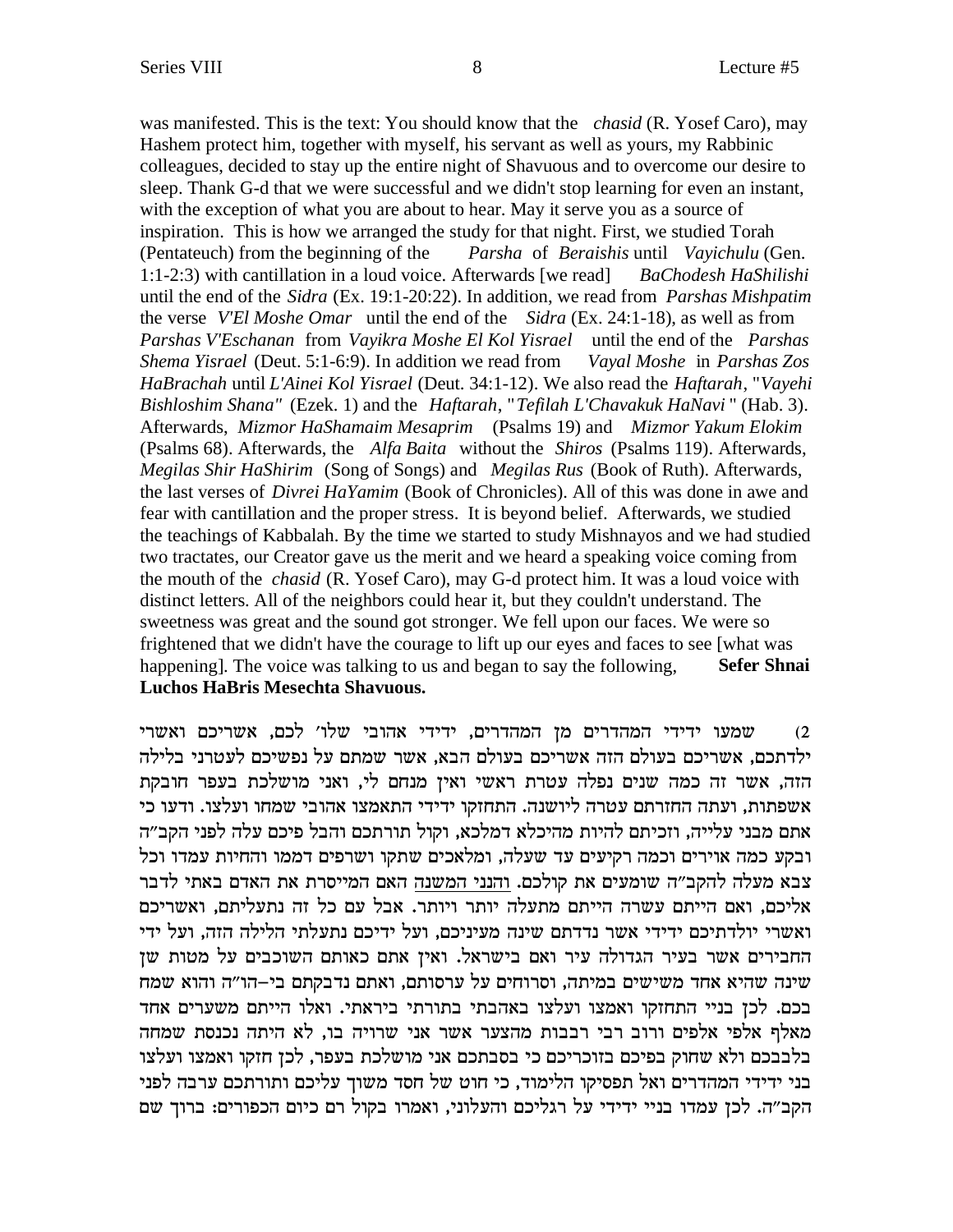: כבוד כו׳. ועמדנו על רגלינו וקטרי חרצינו משתרין ואמרנו בקול כאשר נצטוינו. וחזר ואמר אשריכם בני, שובו אל לימודכם ואל תפסיקו רגע, ועלו לארץ ישראל, כי לא כל העתים שוות, ואין מעצור להושיע ברב או במעט, ועיניכם אל תחוס על כליכם, כי טוב הארץ העליונה תאכלו, ואם תאבו ושמעתם טוב הארץ ההיא תאכלו. לכן מהרו ועלו, כי אני המפרנסת לכם ואני אפרנסכם, ואתם שלו׳ ובתיכם שלו׳ וכל אשר לכם שלו׳, ד׳ עוז לעמו יתן כו'. שם

"Listen my friends, the most meticulous of the meticulous, my beloved friends, peace unto you. Fortunate are you and your parents. Fortunate are you in this world and the next for you have earnestly remembered to crown me on this night. Many years have passed since my crown has fallen and there is no one to comfort me, for I am cast upon the ground, hugging the dung heap. But now you have restored the crown to its former glory. Strengthen yourselves, my friends; fortify yourselves, my beloved, be happy and rejoice. You should know that you are from the sons of Heaven and you have merited to be members of the palace of the king. The sound of your Torah study and the very breath of your mouths have ascended before the presence of the Holy One, blessed be He. It penetrated many air spaces and firmaments until it reached on high. The angels were silent, the *Serafim* (fiery angels) were quiet, the *Chayos* stood still, and the entire hosts of Heaven heard your voices. **Behold I am the Mishna.** The mother who disciplines mankind has come to speak unto you. **Had you been part of a group of ten, you would have reached even greater heights. Despite this, you have become exalted.** Fortunate are you and your parents, my friends, for having fought off sleep. Through you I have become exalted this night and through your Rabbinic colleagues in this great mother city in Israel. You are not like those who lay upon luxurious beds (lit. ivory beds), stretch themselves out, and experience sleep, which is a sixtieth of death. You cling to G-d and He rejoices with you. Therefore, my children, strengthen and fortify yourselves and celebrate with My love, My Torah, and My fear. If you could conceive of even a mere infinitesimal portion of the pain which I am experiencing, joy would not enter your heart, nor laughter from your mouths, as you recall that it is because of you that I am cast to the ground. Therefore, strengthen and fortify yourselves, and rejoice, my children, my friends, who are so meticulous. Don't interrupt the studies, for a thread of grace is extended upon you and your Torah studies are pleasantly accepted by the Holy One, blessed be He. Therefore, stand up, my friends, on your feet and exalt me and say in a loud voice as on Yom Kippur: *Baruch Shem Kivod etc.* (Blessed be the glorious name of his kingdom for ever and ever)." We stood upon our feet, the knots girding our loins were untied, and we raised our voices as we were commanded. The voice came back and said, "Fortunate are you, my children, return back to your studies and don't stop for even an instant. Go up to the land of Israel, for all of the times are not equal and there are no constraints, big or small, [to prevent] Him from granting deliverance. Don't be concerned about your personal articles, for you will [eventually] enjoy the best of the higher world. If you desire and listen, you will enjoy the best of that land. Therefore, hurry and go up, for I am the one who provides for you, and I will do so. There shall be peace upon yourselves and family and upon all that is yours. Hashem shall grant strength to His people and shall bless His people with peace." (Psalm 29:11) **Ibid.**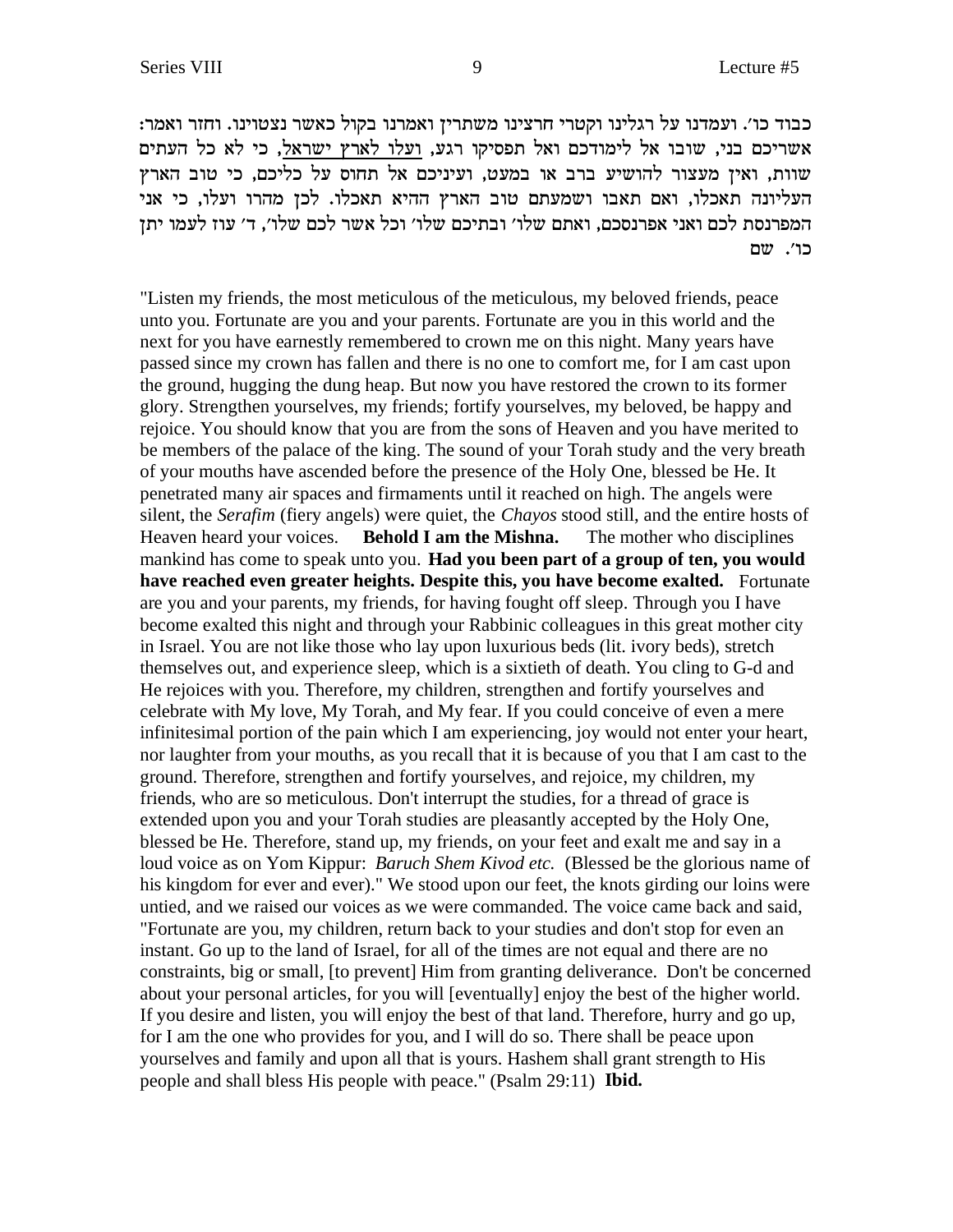את כל הדברים האלה דבר אלינו ושמעה אזנינו, ורבות כהנה וכהנה מענייני החכמה,  $(3)$ כמה וכמה הבטחות גדולות, וכלנו געינו בבכיה מרוב השמחה. וגם בשמענו צרת השכינה בעונותינו וקולה כחולה המתחננת אלינו. ואז נתחזקנו עד אור הבוקר ולא פסק גירסא מפומנא בגילה ורעדה. ויהי בבקר הלכנו וטבלנו כאשר עשינו שני ימים קודם. ושם מצאנו לשלשה החברים אשר לא נמצאו שמה בלילה ההוא, וגערנו בהם ונספר להם את כל הטובה אשר עשה ד' עמנו. וימס לבם בקרבם וסטרו פניהם וגעו בבכיה. וגם אנחנו התחזקנו כנגדם יען בסבתם לא זכינו עוד והפסדנו כאשר אמר למעלה. ויאמרו מי יתן והלילה הזאת השניה נתחבר ביחד ונהיה עשרה, והסכמנו לעשות כן. ועם שבלילה הראשון שינה בעינינו לא ראינו אפילו רגע כמימריה, וגם ביום לא הונח לישן, כי דרוש דרש החסיד נר"ו אחר המנחה וישבנו שם, ועם כל זה שנסנו בעוז מתנינו ועשינו בלילה השניה כסדר הראשון. ומרוב השמחה שהיינו עשרה לא המתינה עד עת קרוא המשנה, ולא עד חצות כמו בלילה הראשונה שהיה ממש בחצות הלילה, רק תכף שהיינו קוראים דברות של משנה תורה, בהגיענו אל פרשת שמע, קול דודינו דופק והתחיל, שמעו ידידים המהדרים מן המהדרים, הקיצו ורננו שוכני עפר בסוד עפר העליון שני ההי"ן כו', ודברים רבים של חכמה אמר. הנה אחר כך אמר, אשריכם ידידי, אשריכם המעלים אותי, כמה וכמה נתעליתם שאתם עשרה לכל דבר שבקדושה, אשריכם בע"ה אשריכם ואשרי יולדתכם, אל תראו חרפת אנוש ומגדופם אל תחתו כי אתם המעלים לכנסת ישראל. ודעו כי אתם מבני עליה כו׳ כדלעיל. ואתם מתדבקים בי, והכבוד חופף על ראשיכם, וחוט של חסד משוך עליכם. ואלמלא נתן רשות לעין, הייתם רואים האש הסובבת הבית הזאת. לכן חזקו ואמצו ואל תפסיקו הקשר, והעלוני בקול רם שמע ישראל וברוך שם כבוד מלכותו לעולם ועד כיום הכיפורים, ודברים אחרים כמו חצי שעה. וחזרנו לסדר הלימוד. ואחר כך בחצות הלילה חזר הדיבור פעם שנית, ודיבר שיעור שעה ויותר, וחזר לשבח הענין הלימוד ההוא. ואמר, ראו השמע עם קול מדבר ככם, שאל אביך ויגדך זקניך ויאמרו לך, אם זה כמה מאות שנה שמעו או ראו כדבר הזה, ואתם זכיתם. ולכן מכאן והלאה תהיינה עיניכם פקוחות על דרכיכם, ואיש את רעהו יעזורו ולאחיו יאמר חזק, והחלש יאמר גבור אני, והחזיקו עצמיכם לגדולים, כי אתם מבני היכלא דמלכא, וזכיתם לפרוזדור, השתדלו ליכנס לטרקלין, ולא תצאו מהפרוזדור, כי אשר יצא מפתח שער .<br>הפרוזדור דמו בראשו. הקיצו בניי וראו כי אני מסברת אתכם, הקיצו ידידי התאמצו והיו לבני חיל. ועתה אל תתלוצצו, חזקו ועלצו וחוט של חסד המשוך עליכם מדי יום ביומו זרו הלאה ומעכו אותה וראו כי אתם שכורים מחמדת העולם. הקיצו שכורים, כי הנה יום בא ויסיר האדם את אלילי כספו ומאודיו בהנאת העולם ואת אלילי זהבו חמדת הממון. ועלו לארץ ישראל, כי יש לאל ידכם, רק שאתם מוטבעים בטיט חמדת תבל והבליו. והיוצא מכם ונזור אחור דמו בראשו. וראו את אשר זכיתם אתם מה שלא זכו אחרים מכמה דורות, והאריך הרבה בענין הזה. שם

He spoke all of this to us and our own ears heard it. [We also heard] many similar things from him relating to wisdom as well as unusual great promises. We all wept from joy. We also heard of the suffering of the *Shechina* (Divine Presence) through our sins. Her voice was that of a sick person pleading with us. We then fortified ourselves and stayed up until daybreak. [During the whole time,] we learned without interruption in a [combined] spirit of rapture and trembling. In the morning, we went to the mikveh and immersed ourselves as we had done the two previous days. There, we found three of our colleagues who were not present the night before. We rebuked them and told them of the good which Hashem had done for us. Their hearts melted, they slapped their faces and burst out crying. We in turn intensified our criticism of them because they were the cause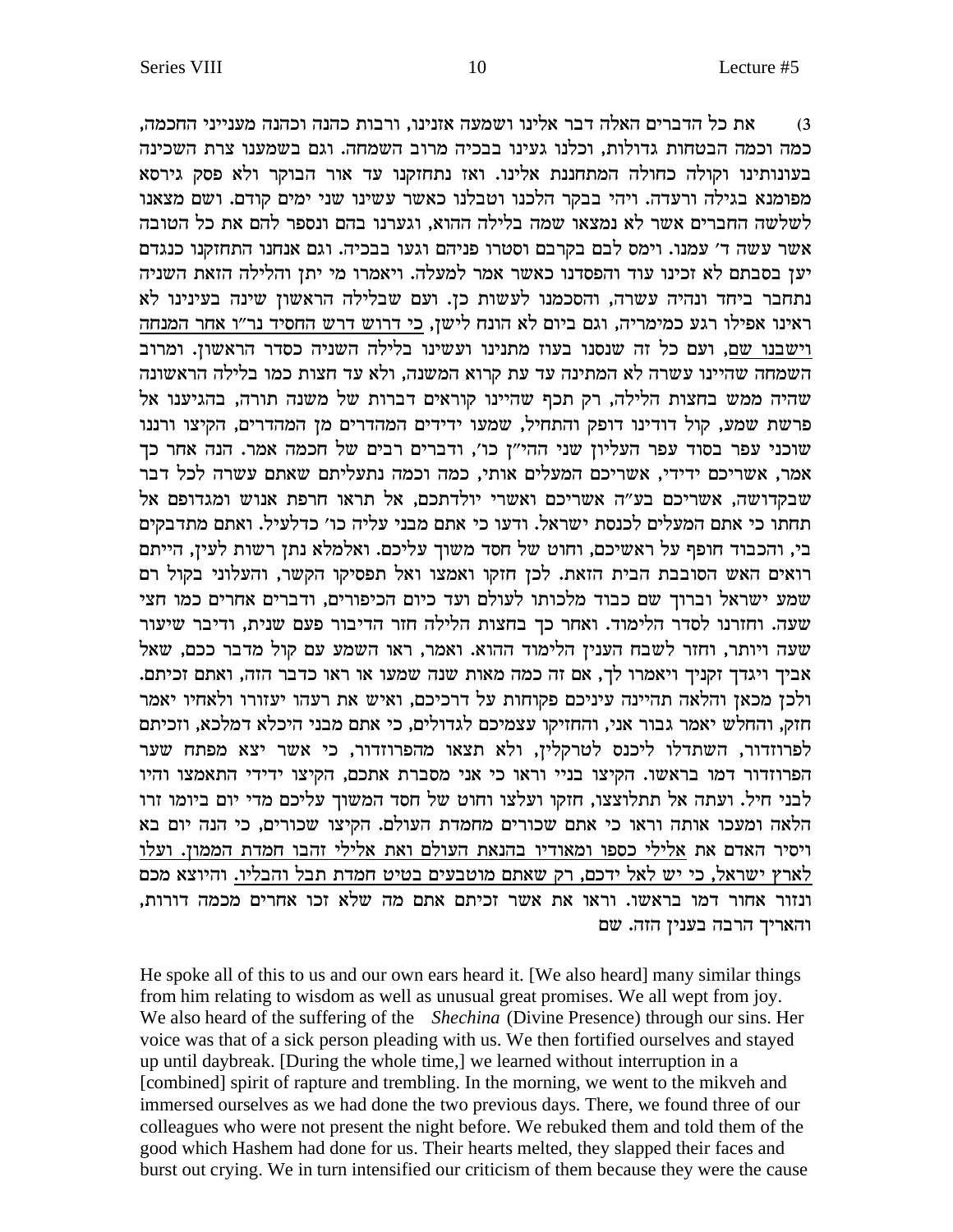that we had lost out [on an even greater experience], as stated above. They said, "We wish to gather together on this second night [of Shavuous] and to be part of a group of ten." Despite the fact that we didn't sleep at all the previous night nor during the following day, as the *chasid* (R. Yosef Caro) delivered a lecture after *Mincha* which we attended, we agreed to [stay up together the following night]. With vigor, we girded our loins and we followed the same study schedule on the second night as on the first. Because of the great joy that we were a minyan of ten, the [ *Magid*] did not wait until we recited the *Mishna* nor did he wait until midnight, like the first night when he appeared at midnight, but rather he appeared immediately as soon as we read the Ten Commandments in Deuteronomy. As we reached the section of Shema, the voice of our beloved began. "Listen friends, the most meticulous of the meticulous. Arise and sing those who dwell in the dust, the dust refering to the mystery of the higher dust, the two *hai*s etc. He spoke many words of wisdom. Behold afterwards he said, "Fortunate are you, my friends, fortune are you who make me arise. You have risen exceedingly high, for you are a group of ten . . . **Behold you are drunk from the desires of this world. Arise, O drunkards, for that day is coming when mankind will cast off the gods of desire and abundance of the worldly pleasures as well as the gods of his gold (wealth), his desire for wealth. Go up to the land of Israel for it is in your power but you are sunk in the mud of desire for this world and its vanities. Those who abandon you and pull back will be responsible for their own deaths. Behold, you have merited what others have not merited for many generations.** " He elaborated a great deal on this subject. **Ibid.**

4) אועתה בנים שמעו לי הטו אזניכם תנו לבבכם, מי פתי ישמע כדברים האלה ולא יקח ' ערמה, וחסר לב ולא יקנה. מי עוד ועינים לא יראה זכות בזה, ולא יתן אל לבו לשוב אל ד בכל לבבו ובכל נפשו ובכל מאודו. ומעיד אני שמים וארץ כי כל זה שדברתי פה ובקונטריס אינו חלק אחד ממאה ואחד, ואפילו בקונטריס ההוא תראו בין תיבה לתיבה סגולתא כזה לפעמים, והוא הוכחה כי שם היה דבר נעלם ולא הרשתי עצמי לכתוב אותו. אחי ועמי, שמעו ותחי נפשיכם, כי החברים השלמים אשר ראו כל זה רוח חדשה נתן בקרבם. וגם ביום השבת חזר הדיבור אל החסיד והפלה לשבח את אשר עשינו בשני הלילות האלה, ואמר פעם ופעמים ושלש, פקוד לחברים דיסתמרון מחובייהו, מאחר שנכנסו לפרוזדור ישתדלו ליכנס לטרקלין, כי אשר יצא החוצה דמו בראשו ואנחנו נקיים. ואז עמד החסיד קודם אכילת הבוקר ,<br>וקבצם כולם ביחד, ודיבר הוא אליהם והתרה בהם כאשר ציוה. ואחר כך אמר אני עבדכם ויענו כולם ויאמרו נעשה ונשמע, ותקנו תקנות רבות. ואחד מהם, שיהיה יום רביעי כולו לזכר החורבן, ושלא נאכל בשר ולא נשתה יין לילו ויומו כל כ"ד שעות אם לא יהיה בסעודות מצוה או אכסניא או הולך בדרך וכאלה רבות. ואתם אחי הקיצו חזקו ואמצו עלצו בעבודת יוצרינו, וראו כי כפי המובן מדברי המגיד ליל ראשון של שבועות גם אתם או כלכם או מקצתכם כמו כן נועדתם לעבוד את ד׳ וכן נזכרתם, ובלילה השני לא נזכרתם, לכן עמדו על נפשיכם ושימו כל הדברים האלה על לבבכם. ומי יתן והיה כפי המדבר אליכם אז תראו ותתמהו ופקחו עיניכם ממה שהובטח בקונטריס הזה במראה אחרונה, כי נדר החסיד ואני לשבת בארץ והחברים ויבא מלאכים כו׳. לכן כל אחד יתן אל לבו, ועיניכם אל תחוס על כליכם, ולא יעצם עיניכם חמדת העולם ומיעוט ההבטחה, פן תתנחמו ואין לאל ידיכם, כי כבר אמר עת הזמיר הגיע ולא כל העתים שוות, פקחו עיניכם, ואין לי פנאי להאריך בזה יותר, ולבי בוער בקרבי. ראו כמה סבות סבב הא–ל עלי מה שאין לשכל האנושי מבואר כן,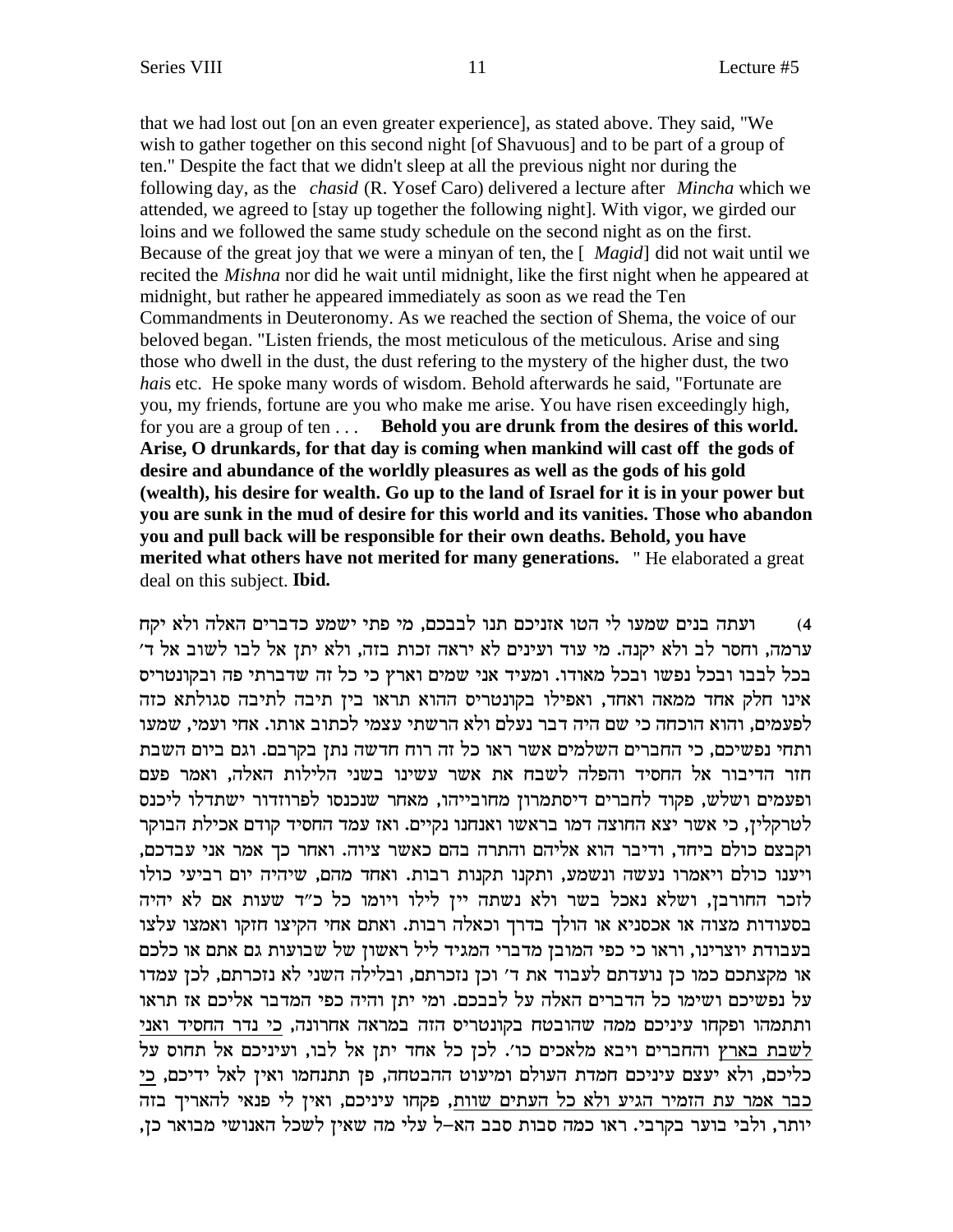ואני בער ולא אדע, והיתה הכוונה מאתו יתברך להראות אלי הענין הגדול הזה. ואתם גם אתם התאוששו והתקוששו והשיבו על לב, והחלש יאמר גבור אני, ואיש את רעהו יעזורו, ואני את נפשי הצלתי. חזקו אל תרפו ידיכם, ודעו כי גם קבלו החברים הנה כי בערב ט׳ באב לא יאכלו שום תבשיל ואפילו של עדשים, וזה כל היום. ובסעודה המפסקת פת חרבה וקיתון של מים וכאלה רבות עמהם. לכן חושו על כבוד יוצריכם ותנו אליו כבוד והזהרו פן תתנחמו חלילה, וא–ל ש–די אתחנן יתן בלבבכם לחוס על עצמיכם, ויזכני להתאחד עמכם אל אדמת הקודש לעובדו שכם אחד אמן. כה דברי לשוני אחיכם שלמה הלוי אלקוויץ. עד כאן לשון הכתב. שם

אשרי עין ראתה כל אלה. על כן כל אחד יקדש ויטהר עצמו בתוספת קדושה וטהרה.  $(5)$ וטוב שיזהרו שלא ידברו באותה הלילה בשום לשון חול, רק הכל בלשון הקודש. שם

Fortunate is the eye that beheld all of this. Therefore, everyone should sanctify and purify themselves with a higher level of sanctity and purity. It would be best to be careful and not converse on the night [of Shavuous] in any mundane tongue, but rather only in the Holy tongue. Ibid.

 $B<sub>1</sub>$ The Magid, Martyrdom and Eretz Yisrael ואזכך לאתוקדא בא"י ברבים לקדשא שמי בפרהסיא, ותיסק לעולתא לרעוא על  $(1)$ מדבחי . . . כך שלמה בחירי זכה דאתקרי "מלכו" דאתמשח ממשח רבות עילאה וסלק לרעוא על מדבחי. . . . מגיד מישרים אור ליום א׳ ט׳ לשבט

I will grant you the merit of being burned publicly [at the stake] in Eretz Yisrael in the sanctification of My Name and you will go up as a desirable burnt offering on my altar... . just like my elect Shlomo who is called Molcho, who was anointed many ethereal anointments and went up as a desirable offering on my altar... **Magid Meishorim,** Saturday night, the ninth of Shevat

ויחדתיך לאיתקודא על קדושת שמי בגין דתשאר נקי וזך . . . ולכן כל מחשבותיך  $(2)$ יהיו תדיר בדברי תורה ולא תפסוק אפילו רגע. וזכך למיסק בארץ ישראל בשתא דא ולאתייחדא תמן עם אורייתא למיחדי תמיד עם חבריא לאתעסקא באורייתא. ומאי דיסתפק לכון . . . ילפון לכון דוגמת דמאי דהוי מולפי לשב״י במערה, ובתר אזכך לאיתוקדא על קדושת שמי. מגיד מישרים אור ליום השבת ד׳ כסלו

I will give you the joy of being burned [at the stake] in sanctification of My Name, if you will remain clean and pure . . . Therefore, all of your thoughts should constantly be those of Torah, without interruption for even a moment. I will give you the merit of going up to the land of Israel this year and to be united there with the Torah and to constantly rejoice together with [your] Rabbinical colleagues in your involvement in Torah study.... Ibid., Friday night, the fourth of Kislev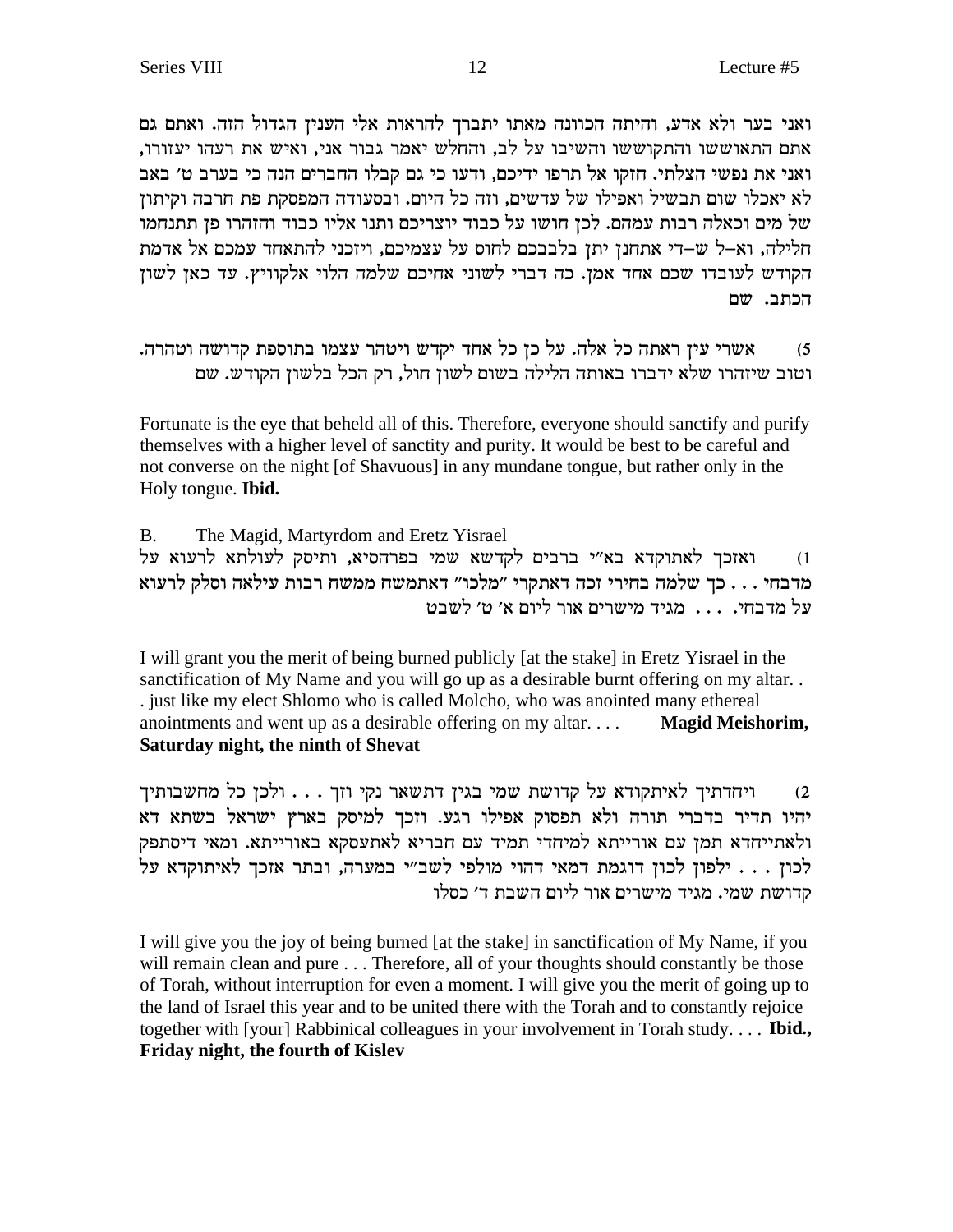לא אעזבך ולא ארפך ולא אניחך עד אשר אם עשיתי את אשר דברתי לך ממש  $(3)$ ולצרכך כן אעשה כי אזכך לעלות לא"י ולהתחבר שם עם החברים ולהרביץ תורה ולהעמיד תלמידים הרבה ולהשיב רבים מעון. ואח"כ אזככך ולאיתוקדא על קדושת שמי. שם אור ליום שבת ה׳ לניסן

I will not forsake you nor will I let go of you until I have actually fulfilled that which I have spoken to you. For I will give you the merit of going up to the land of Israel, to become an integral part of the group of Rabbis there, to spread Torah and establish many disciples, and to turn many people away from sin. Afterwards, I will purify you and you will be burned [at the stake] in sanctification of My Name. Ibid. Friday night, the fifth of Nissan

חזק ואמץ בתורה מה נכבד היום נורא א–להים ממקדשיך אשר בעיר הגדולה  $(4)$ שכתבת שם על שלמה ידידי והיו לאחדים בידך, הם וחברי שאלוניקי כולכם מתעלים לפני ד' והוא מתקדש בכם ועל ידכם תתקומם ותתרומם כנסת ישראל. וז״ש ״נפלה ולא תוסיף קום״ וכו' (עמוס ה' ב'). לא תוסיף קום מעצמה אלא ע"י המעלים והמייחדים אותה עם דודה. לכן כתוב להם "תחזקנה ידכם" (שמואל ב' ב' ז'). וכל מאי שכתב לך בשם המלאך הגואל אמת הדבר, כי עם היות שבתחילה אנוס היית וגם שנה אחת אחר שהתירו לך לא היה לך לצאת. אבל אח״כ למה לא יצאת ללכת לא״י? כי אע״פ שהיו אז מלחמות היית מתעכב באדרינופולי עד עברם והיית מזכה את הרבים. אבל מכל מקום אין עליך אשם כל כך וגם לא אותה סיבה לבדה שגרמה מניעת הבנים אלא שסייעה קצת, וגם פה הרבצת תורה וגם מתביישים ממך מלחטוא. ומה שאמרו למלאך הגואל שצריך באותו פרק ובאותו מקום, לא שתתעכב שם בשום פנים, רק שדרך עלייתך לא"י תעבור דרך שם ותהיה שם קצת ימים ורבים ישובו מעון על ידיך ואחר תעלה לא"י. ואם קודם לכן תרצה ללכת לשאלוניקי לתקן ספרך כאשר עם לבבך, עשה כי לא על זה אמרו למלאך הגואל אלא שלא תתיישב שם. וכן אני אומר לך שתזהר ותשמר שלא תתיישב בשום מקום אלא תעלה לא"י. אור ליום ג' ר"ח אדר ב שהוא ל' לאדר ראשון.

Strengthen yourself and fortify yourself in Torah study. How glorious is this day. How awesome is G-d from your sanctuary (Psalms 68:36) which is in the great city of which you wrote of Shlomo, my friend, and they became united through you. They and the colleagues of Salonika are all elevated before Hashem. He is sanctified through you and through you *Kneses Yisrael* will arise and be exalted.... All that he wrote to you in the name of the *Malach HaGoel* is true. Even though you were originally compelled to stay, and you had to remain for a year after they had [officially] granted you permission to leave, but why didn't you leave afterwards? Even though it was a time of war, you should have remained in Adrianople until it had passed and you would have caused merit to the community. Still and all, you do not bear much guilt and this was not the only reason you did not have children, but it was a contributing factor. You also spread Torah here (Nicopolis?) and they are embarrassed to sin [here because of you]. What they said to the Malach HaGoel [that you need] to be [there] at that time and place, does not mean that you should stay there without restriction. Rather, on your way to Israel, you should pass by there and stay there for a few days and you will thereby turn many away from sin.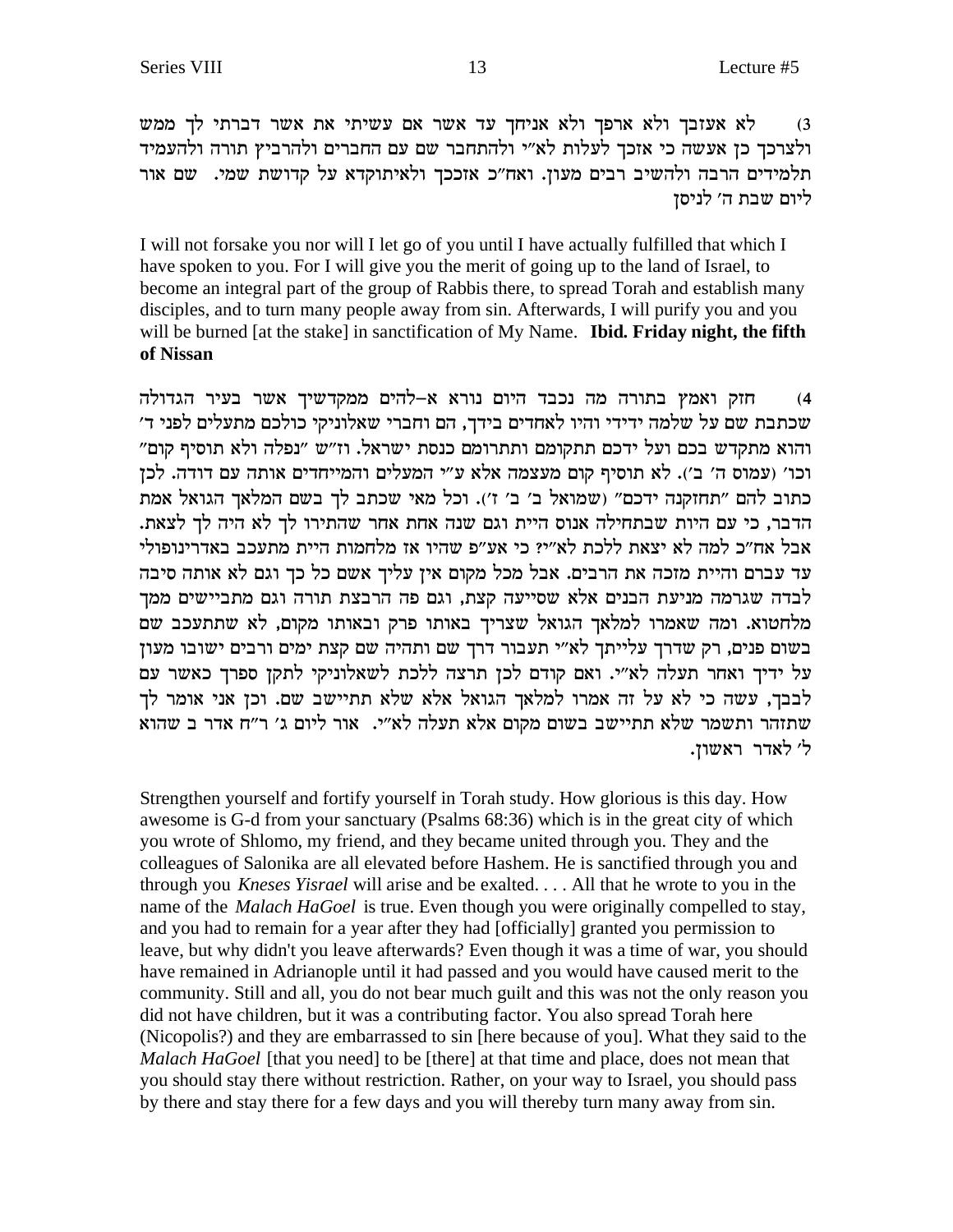Afterwards you should go up to Israel. If you want to go first to Salonika to refine your work which you feel is warranted, do so. This is what they said to the *Malach HaGoel*, but you should not settle there. Similarly, I am telling you to be careful not to settle there under any circumstances but rather go up to the land of Israel. **Ibid. Monday night, Rosh Chodesh Adar II, the thirtieth of Adar I**

### C. The Magid and the Semicha Controversy

ובכן אני המשנה המדברת בפיך ואני האם המיסרת את בניה. אני היא המחבקת עמך ואדבק בי תדיר בגין דיהא הדרי עליך והדרך עלי וכו׳ כי ארוממך להיות שר ונגיד על כל גולת ישראל שבמלכות עראביסטאז. ויעז כי מסרת נפשד על חזרת עטרת הסמיכה ליושנה, תזכה להיות מוסמך מכל חכמי ארץ ישראל ומחכמי חו"ל. ועל ידך אחזיר הסמיכה ליושנה ואזכך לגמור חיבורך וכו׳ ובתר כן תיתוקד על קדושת שמי ותסתלק כעמר נקי וכו׳ . . . ותמיד תשוי קדם עיניך כאילו שמא דהוי"ה כתוב בדיו שחור על גויל, ואחזי גרמך כאילו את מסתכל ביה. שם אור ליום שבת ה' ניסן שנת הש"ג

I am the Mishna that speaks through your mouth. I am the mother who disciplines her children. I am the one who embraces you. Cling to me always so that my majesty should be upon you and your majesty upon me . . . for I will elevate you to become a prince and Nagid over all of the Jewish diaspora living under Moslem domination. Because you have put your life in danger in order to have the crown of *semicha* (Rabbinic ordination) return to its former glory, you will merit to be *musmach* (be accepted) by all of the sages of the land of Israel and the diaspora. Through you will I return the practice of *semicha* back to its former position and I will give you the merit of completing your work (Bais Yosef). Afterwards, you will be burned [at the stake] in the sanctification of My Name and will ascend [to Heaven] like purified wool [that is lifted up from its cleaning solution]. . . . You should always place before your eyes the [image of the] Name of Hashem written with black ink on parchment. I will consider it as if you were beholding Hashem himself. **Magid Meishorim, Friday night, the fifth of Nissan 5305**

## D. A Sampling of the Teachings of the Magid

אבל רזא דמילתא במאי דאת רגיל לאקשויי, כיון דנשמת האבות מתחת כסא הכבוד  $\,$ אמאי איצטריכו למיתא בהאי עלמא? . . . אבל רזא דמילתא במה דאת מתרץ, דנשמתין עד לא אתו לעלמא דמו למאן דאכיל נהמא דמלכא בלא פולחנא, ומשום דא אמרו נוח לו לאדם יענברא. כלומר, דנשמתן מכספן מגרמייהו למיכל נהמא דמלכא בלא פולחנא. ומשום הכי מתאוות למיתי לעלמא ונוח להם להבראות. וכדי למיפק מההוא כיסופא בעי למיתי בהאי עלמא למתעסק בתורה ובמצות "לעבדה ולשמרה" ויכלון נהמא בלא כיסופא ותו, דנשמתן , דעסקי בתורה ובמצות כד נפקין מהאי עלמא סלקין בדרגין עילאין ממאי דהויין בקדמייתא . . . .דהא אינון חצובות מתחת כסא הכבוד, ובתר הכי מתעלין בצרור החיים את ד' א-להיך ומאי דאמר נוח לו לאדם שלא נברא, היינו משום דכד אתו להאי עלמא עיילי בסכנתא שמא יקלקלו מעשיהם וירדו ממדרגתם, ומשום הכי ניחא להו למיסבל כיסופא למיכל נהמא בלא פולחנא. שם אור ליום השבת י״ד טבת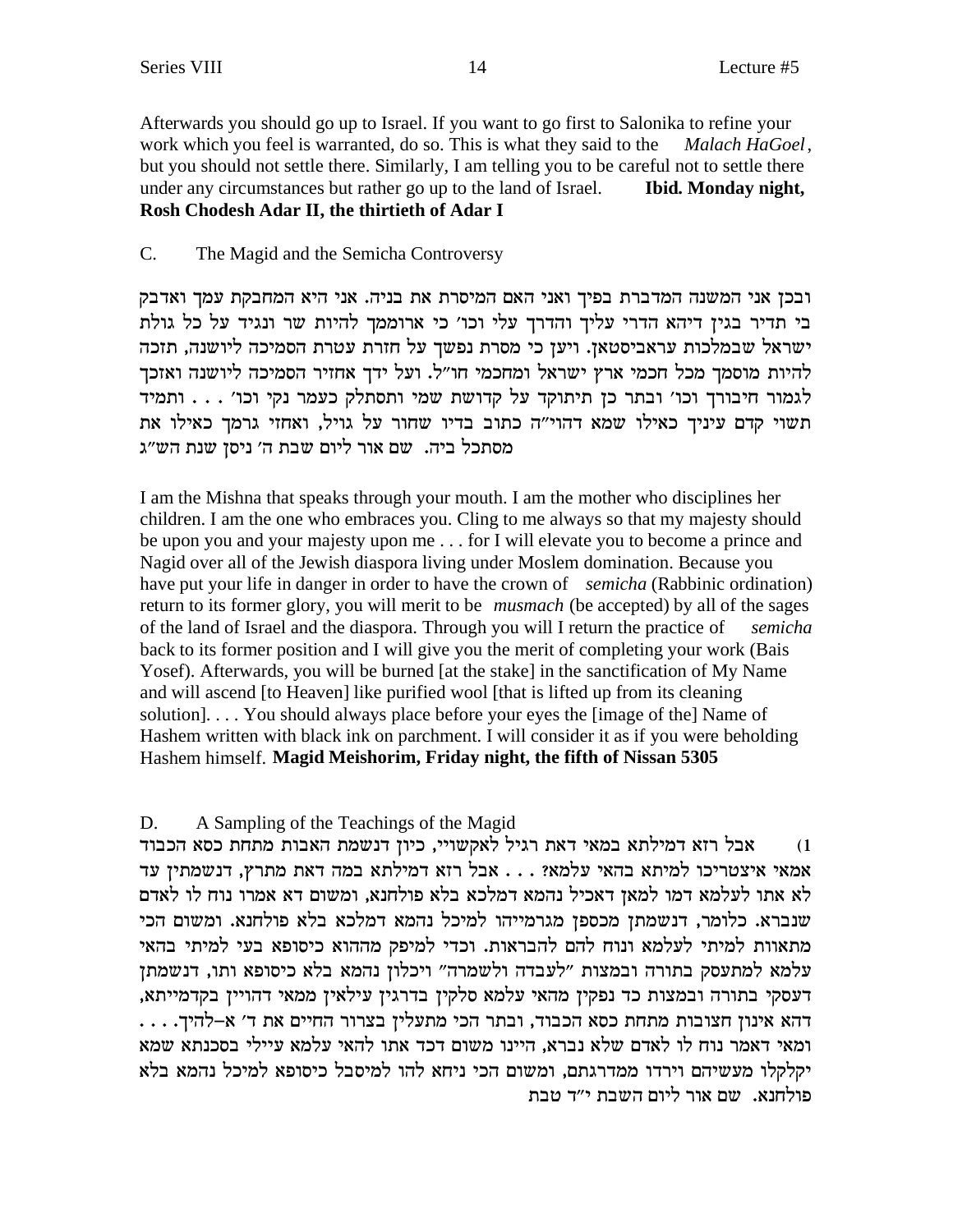Regarding the mystery of which you often ask, "Since the souls of the Patriarchs are resting beneath the Throne of Glory, why did they need to come down to this world?"... the answer is as you yourself have said, "The souls, before they come down to this world, are likened to someone who eats the king's bread without working for it." Because of this did they say (Eiruvin 13b), "It is better to have been created." This means that the souls feel embarrassed to eat the king's bread without having worked for it. For this reason, the soul desires to come to this world and [therefore] it is better for them to have been created. In order to negate that embarrassment, it wants to come down to this world to become involved in the study of Torah and the performance of Mitzvos, [in fulfillment of the Biblical commandment to Adam (Gen. 2:15)] to work and guard [the soul], which enables them to eat the bread without embarrassment. In addition, when the soul, which becomes involved in the study of Torah and performance of Mitzvos, leaves this world, it rises to levels that are higher than it had experienced previously. Originally, the souls were hewed out from below the Throne of Glory. Afterwards, they arise and are attached to the bond of life with Hashem, your G-d. . . . The reasoning behind the statement (Eiruvin 13b), "It would have been better not have been created," is that people coming down to this world are in [spiritual] danger lest they corrupt themselves through their actions and lower their spiritual level. Because of this, it would have been better for them to [remain unborn and to] bear the shame of eating bread without working for it. **Magid** Meishorim, Friday night, the fourteenth of Teves

ודע דרזא דקורבנא ברזא דגלגולא, דכד משתלים קסטיה זכי למיסק לקורבנא וכד  $(2)$ נכסין ליה מסתלק ההוא סטרא מהתם וכאילו נזבח ההוא סטרא, דאיסתלק רשות דיליה מההוא בעירא דלא קטיל לה איהו ובכן ההוא רוחה דאיתגלגל בההוא בעירא נפיק מתחות ההוא סטרא ומתדבק בסטרא דחסד דאיהו נכיס לה. ואוף דשחיטה כשרה בישראל, בדוכתא דכהן אתי ואוף ישראל איהו בסטרא דרחמי. . . . ואל תתמה האיך בר נש מתגלגל בבעירא, דמקרא מלא הוא בדניאל בעובדא דנבוכדנצר דאיתגלגל בבעירא ולא כדפירש ז' עזרא, אלא ממש אתגלגל. שם אור ליום שבת ה' ניסן שנת הש"ג

You should know that the secret of sacrifices (*korbonos*) is connected with the secret of reincarnation. A person merits to become a sacrifice when his measure [of sins] has been all paid up. When the sacrifice is slaughtered, the evil force (lit. side) is removed from it and becomes slaughtered. For that [evil] domain is removed from it for it did not kill it. Similarly, the spirit of the one who became incarnated in the animal is freed from that evil force and now clings to the force (side) of kindness, for it was the cause of its slaughter. Even though slaughter is valid when done by a *Yisrael*, he is now standing in Kohen and even the Yisrael comes with the force (lit. side) of the place of the compassion.... Don't be suprised that a human can be incarnated in an animal, for there is an express verse in the Book of Daniel regarding Nebuchadnezzer who was incarnated into an animal. The Ibn Ezra's explanation of the verse is not correct. He was actually incarnated into an animal. **Ibid. Friday night, fifth of Nissan, 5303** (1543)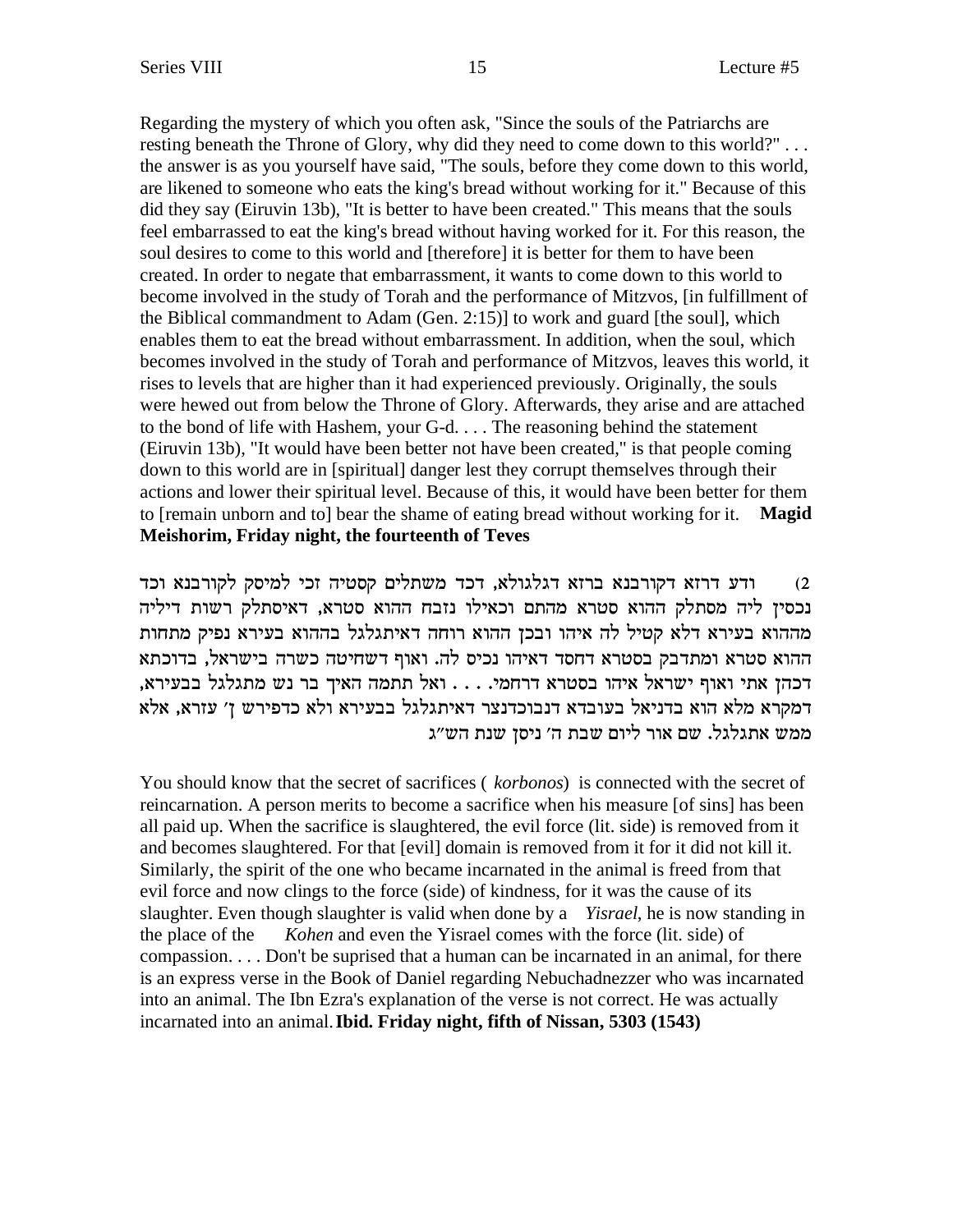והנך דאשתלימו בעובדין טבין אלא דאיצטריך בהו לאתגלגלא בגין דאתחייב מיתה  $(3)$ או בגין לאתעברא מיניהון עכירותא דזוהמא הא אינון מייתין כד אינון ינקין דאיכא למיחש בהו דיקלקלון עובדיהון. וכד צריכין לאשתלמא עובדיהון לא מייתי כשהם קטנים. שם אור לשבת ב׳ לטבת

Those who have perfected themselves through their good deeds but need to be reincarnated because they have done some crime that carries with it the death penalty or because they have contaminated themselves and need to have their spiritual contamination removed, die [in their new incarnation] as children. For when a child dies there are grounds to suspect they corrupted themselves [in the last incarnation]. If they still need to perfect themselves through good deeds, they do not die as children. Ibid. Friday night, the second of Teves

והא מזונא דספירין איהו תורה ומעשים טובים דעבדין לתתא וכמה דבר נש מעייל  $(4)$ מזוני דרך פה, הכי סליק מזונא דידהו דאינון תורה ומעשים טובים דעבדין. שם אור ליום שבת י״א לשבט

The sustenance of the Sefiras (the supernal worlds) is the Torah study and the good deeds which are done below in this world. Just like a person introduces nutrients into his body through his mouth, so, too, the nutrients of the supernal worlds which are Torah and good deeds are introduced through the actions that he does. Ibid. Friday night, the eleventh of Shevat

ובכן הזהר לכתוב כל דבר שאני מחדש לך ואל תשכח מללמוד בקבלה. אור ליום  $(5)$ שבת ט״ו לאדר א׳ שנת הש״ז מזמור ל״א

Be careful and write down everything new that I tell you, and don't forget to study Kabbalah. Ibid. Friday night, the fifteenth of Adar the first, 5307

### Ε. Understanding the Magid

הנה אין אתנו יודע ואין לנו שום מושג באיזה צורה ובאיזה אופן היה דיבור המגיד נשמע להב״י, אבל זה שמענו מתוך היוצא מדברי גאון ישראל רבינו חיים מוואלזין זצ״ל שהדברים על כל פנים חלק המוסרים התוכחות והאזהרות שנאמרו לו ע"י המגיד הקדוש הן נאמרו בהתאם להילך רוחו, דרישותיו הרוחניים וכיסופים הרוחנים הפנימיים בעמקי רוחו ונפשו, שבכדי שיוכל להוציאן לפועל ולהעלות על שדה עבודתו והנהגתו הרוחנית באופן קבוע ומסודר, על כל זה באה לו עזרתו מקודש בצורת ובדמות דיבור אזהרה ותוכחה מהמגיד הק׳ ובבחינת יהיב חוכמתא לחכימין (דניאל ב:כא) ובבחינת הבא לטהר מסייעין לו (כשבת ק"ד). ויסוד זה ניתן ללמוד מדברי הגר"ח מוואלזין זצ"ל שהובאו בספר מאמר קדמות ספר הזוהר להגאון ר' דוד לוריא זצ"ל (הרד"ל) בענף החמישי אות ב' בקשר לציווי המגיד להרב"י בפרשה נצבים שלא יאכל בשר בראש השנה ומאי דכתיב "אכלו משמנים" היינו שמן וחלב ולא בשר. ע"כ ועיין מג"א ס' תקצז. והרי משנה שלמה היא בחולין פ"ג א' שבערב ר"ה משחיטין את הטבח וכו' הרי שמצוה לאכול בר"ה בשר. וכתב שם הרד"ל ששמע בשם שאר בשרו הגאון אמיתי מוהר"ח מוואלזין זצ"ל שודאי מהרב בית יוסף היתה שכוחה בואת רגע המשנה ההיא, או היה לו ז"ל בה איזו רפיון בחזרה ועיון בה, אשר על ידי כן לא האירה כח משנה זו גם בהמגיד באותה שעה ע״כ וע״ש עוד מה שכתב בענין זה, ובכללות במה שכתב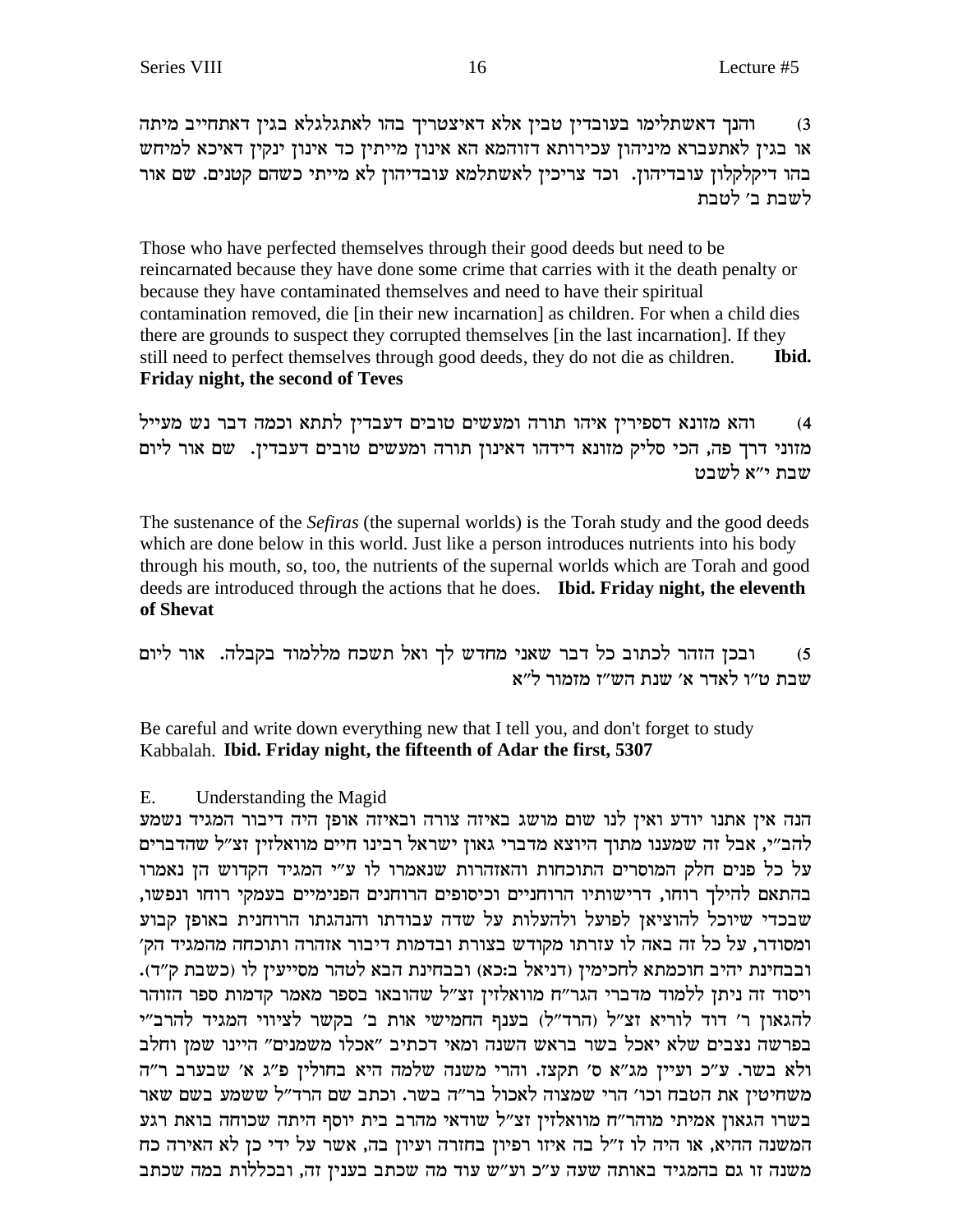שם הרד״ל בביאור הפסוק דביד הנביאים אדמה (הושע יב:יא) שהכוונה שהמראה שמראין מן השמים להנביא נראית לו לפי דעתו ומחשבתו וצחות לשונו. ע"כ מהסכמת ר' שריה דבליצקי למדורה של ס׳ מגיד מישרים היוצא בשנת תש״ן

It is clear that we do not really know, nor do we have any inkling as to the form and manner in which the speech of the *Magid* was heard by the [author of the] Bais Yosef. We do understand the following, however, based upon the words of the Gaon of Israel, Rabbainu Chaim of Volozhin, zt"l: At the very least, those discourses which were uttered to R. Yosef Caro by the *Magid*, which were devoted to ethical discipline, rebuke and warnings, were said to him in a way which accorded with his own particular personality, spiritual yearnings and inner spiritual longings from the depths of his spirit and soul. In order that he be able to realize these aspirations and to make them a permanent part of his Divine service and spiritual life style, the holy *Magid* came to offer him Divine assistance in the form of disciplinary discourses, in the spirit of the verse [in Daniel 2:21), "Reveal wisdom to the wise" and the Talmudic adage (Shabbos 104a), "Divine help is offered to anyone who attempts to purify himself." This principle can be derived from the words of R. Chaim of Volozhin, zt"l, which is quoted in the work, *Mamar Kadmus HaZohar* (Discourse on the Antiquity of the Zohar), written by HaGaon, R. David Luria (*HaRadal*), zt"l, in the fifth chapter, second section, regarding the order which the *Magid* gives R. Yosef Caro in Parshas Netzavim not to eat meat on Rosh HaShanah and his explanation of the verse, (Nehemiah 8:10), "Eat fat or oily foods" refers to oil and milk [fat] and not to meat. This is quoted in the *Mogen Avraham, Orach Chaim 597* . Behold there is an express Mishna in the third chapter of Chulin, 83a, that states that on the eve of Rosh HaShanah, we force the butcher to sell to the customer etc. It is evident there is a *mitzvah* to eat meat on Rosh HaShanah. The *Radal* wrote that he had heard in the name of his relative, the true Gaon, R. Chaim Volozhin, zt"l, that it is certain that HaRav Bais Yosef had forgotten that Mishna at that moment, or there was a certain deficiency in his review and analysis of the Mishna which caused that the light of that Mishna was not reflected in the *Magid* at that moment. You should do further reading on what he writes there on this subject as well as what the *Radal* writes in general regarding the verse (Hosea 12:11), "I have used symbols and parables in communicating with the Prophets." He maintains that the intention of the verse is that the Prophet is shown from Heaven a vision which is designed in accordance with his own personal intelligence, mind set, and eloquence. **R. Seraiah Dablitzy in his approbation of the 1990 edition of the Magid Maishorim**

### V. Teacher and Guide

A.

ועם היותי טרוד בלימוד הישיבה ה"י מלבד כמה טרדות מעול הקהלות יע"א ופניתי (1 מכל עסקי למלאת חפצכם חפצי שמים להשקיט המיית דברי ריבות כי באו שתי הכתות מפוייסים שכל מה שאכתוב שנר׳ לי בדין תורה יקבלו עליהם בסבר פנים יפות ונטלו על זה קנין ושבועה. . . . שלא היה יכול לומר ה"ר לוי שנאנסו מפני שמצפ"ת לטריפו"ל ומאליי"א לרוד"יש לא היה יכול לטעון נאנסו מפני שהם מקומו' שהרבים מצויים שם. שו"ת אבקת רוכל סימן קמג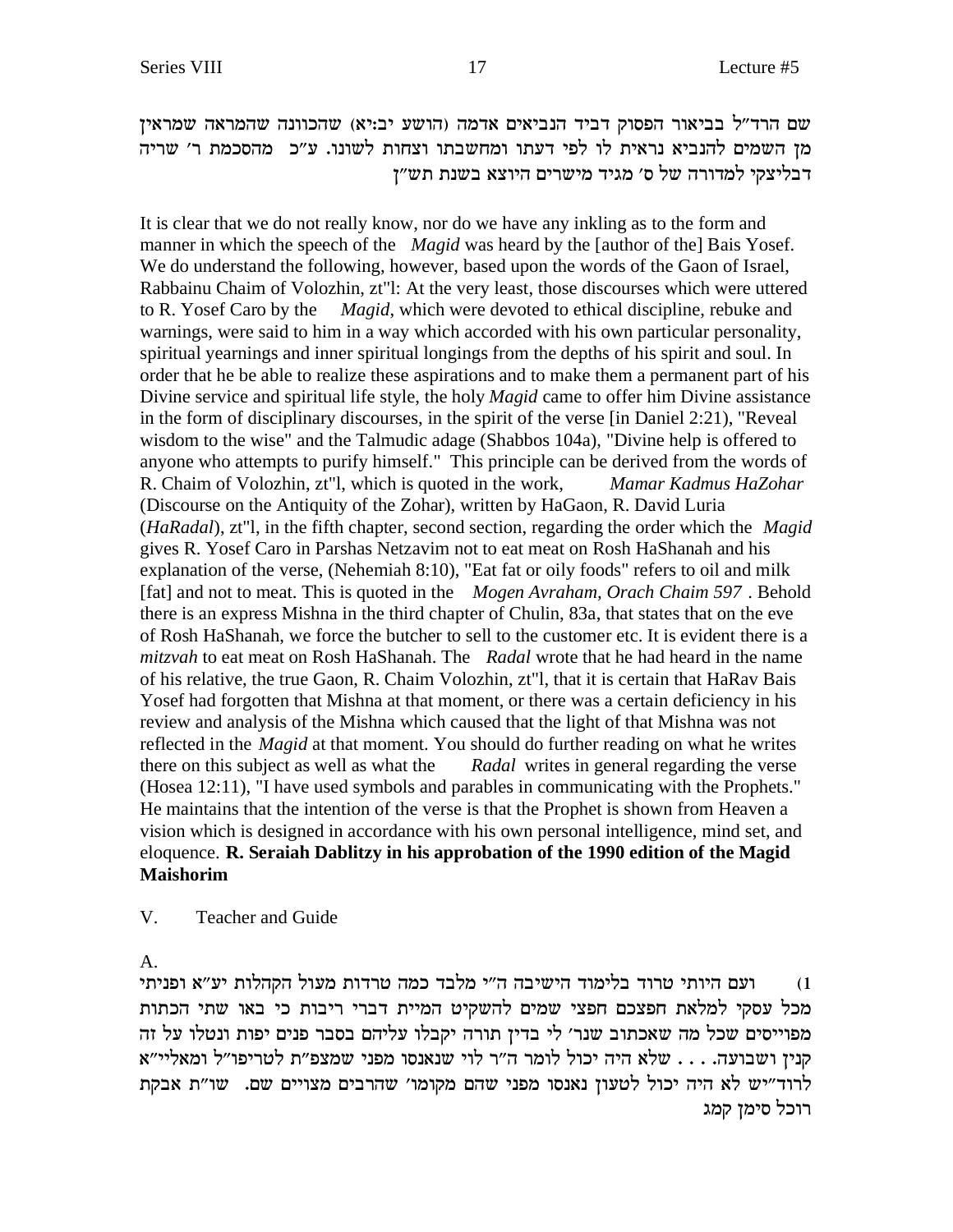Although I am engrossed in my studies in the Yeshiva, may Hashem protect it, besides the many other involvements I have, as part of my bearing the yoke of leadership for the communities, I have [temporarily] removed myself from all of my other activities in order to fulfill your wishes, which is also the desire of Heaven, in order to still the uproar and strife. The two groups have already agreed to submit themselves to my authority and to sincerely accept my written decision in the matter. This was done with a legal transaction (kinian) and an oath.... Teshuvas Avkas Rochel 143

עם היותי טרוד בטרדות מלחמת מצות אם לימוד חברים מקשיבים יושבים בישיבה  $(2)$ ואם עסקי בהגהת חיבורי הגדול ב"י ואם טרדות קהלות הקדש יצ"ו טרחם ומשאם וריבם ופניתי מכל עסקי למלאת חפץ ורצון האלוף הרב הנז׳ . שו״ת בית יוסף דיני יבום וחליצה ס׳  $'$ ג

Even though I am engrossed in the battles that I am commanded to wage i.e. studying with attentive students in Yeshiva as well as editing my extended work, the Bais Yosef, as well as my involvement with the holy communities, may Hashem protect them, in all of their troubles, their burden, and their strife, I am giving your question my undivided attention, in order to fulfill the desire and will of my master, the Rav. **Teshuvas Bais Yosef** 

## $\mathbf{B}$

כי בלבו [של ר״י קארו] התלמוד אגור. . . וחוץ מכמה חכמות גלויות ונעלמות בלבו חתומות . . . ואתנכר בתוכה (בתוך צפת) ורעיוני היו חלושות, בבתי כנסיות ובבתי מדרשות, לשמוע הדרשנים, הדורשים על כמה אופנים, כי הם יודעים כל סוד . . . ובפרט המאור הגדול החכם ר' יוסף קארה אשר מישיבתו חכמי צפת לא יסורו . . . ואלך שבת אחת אל ישיבתו לראות את יקר תפארת גדולתו. ואשב בפתח עם מזוזת השער. . . והחכם הזקז יושב על הכסא. בפיהו דורש על הנושא בפסוק תורת ד' תמימה משיבת נפש (תהלים יט, ח), ונשא ונתן על דרך הפשט והקבלה. החכם היקר הנעלה, לפניו כמאתים תלמידים יקרים ומעלים, יושבים על גבי ספסלים, וכאשר כלה דברי חכמתו, רמז לתלמיד אחד לעמתו. לדבר בנפש וכחותיה ותכליתה ואודותיה. ויעמוד לפניו בנעם הגיוניו, ואמר: כבר למדתנו רבנו, ולא מחכמתנו. המסע התימני רבי זכריה אלצהרי שביקר בצפת בשנת השכ"ח (1568) בס' המוסר

For in the heart [of R. Yosef Caro,] the Talmud was preserved.... This is besides the various branches of wisdom, both revealed and mysterious, which were sealed in his heart.... I felt as a stranger in [Safed] and I was feeling despondent as I heard the lecturers speak on so many different subjects in the synagogues and study halls, for they knew all of the secret lore.... This was particularly the case with R. Yosef Caro whose Yeshiva the scholars of Safed never failed to attend . . . I went one Shabbos to his Yeshiva to behold the glory and majesty of his excellence. I sat near the entrance ... and the elder sage, [R. Yosef Caro], sat on his chair. He expounded on the subject of the verse, "The Torah of the L-rd is perfect, reviving the soul." (Psalms 19:8) and discussed it at length on both the simple and the esoteric levels. This precious and exalted sage had approximately two hundred precious and exalted students who sat upon benches. When he finished his learned lecture, he hinted to a certain student that he speak about the soul, its powers, its purpose, and its properties. He stood up before him and in his pleasant